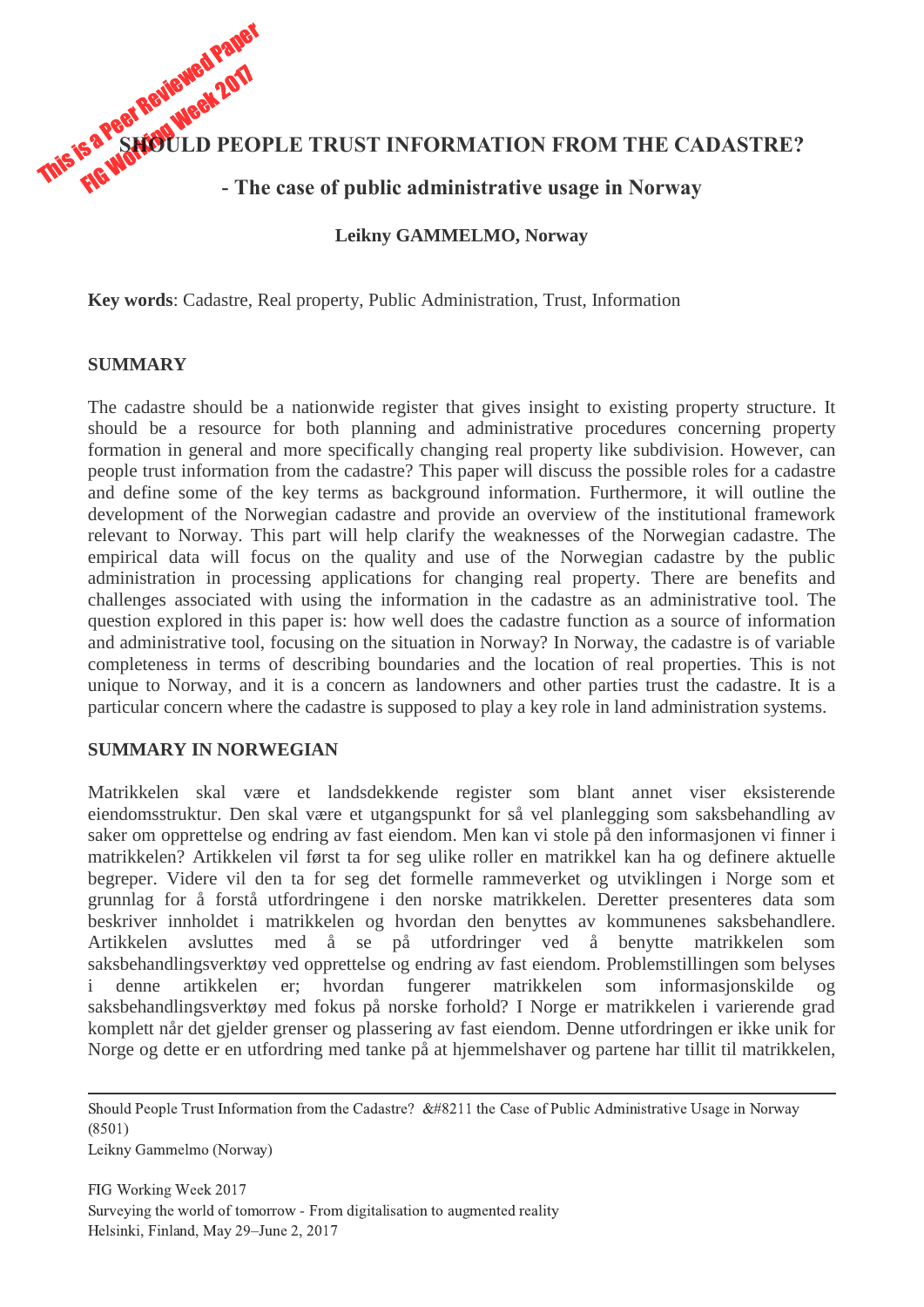uten nødvendigvis å kjenne til usikkerhetene. Spesielt når matrikkelen skal spille en hovedrolle i eiendomssystemet.

Should People Trust Information from the Cadastre? &#8211 the Case of Public Administrative Usage in Norway (8501) Leikny Gammelmo (Norway)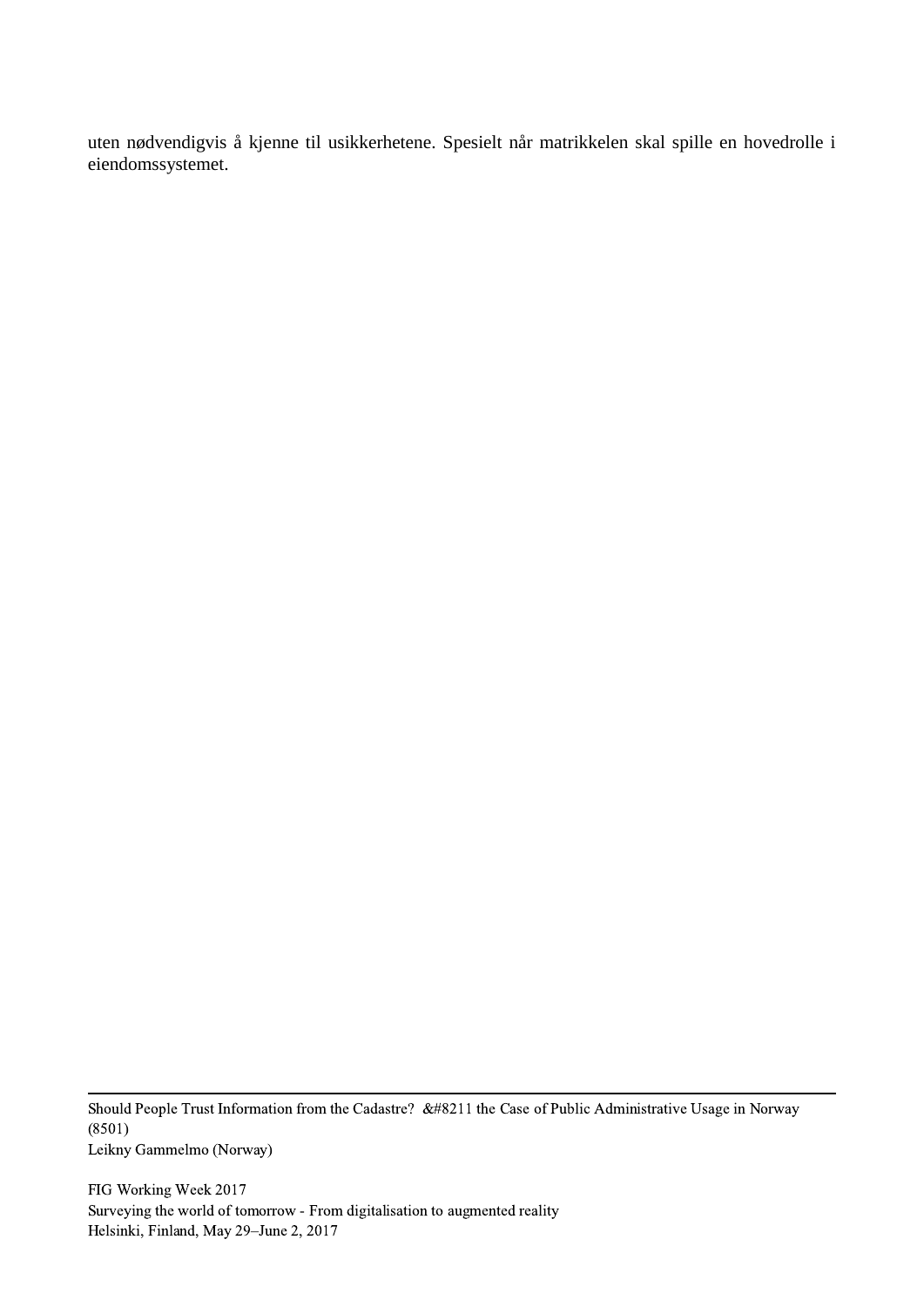# **SHOULD PEOPLE TRUST INFORMATION FROM THE CADASTRE?**

# **- The case of public administrative usage in Norway**

## **Leikny GAMMELMO, Norway**

## **1. INTRODUCTION**

Developing and evolving our built environment often involves changes in real property. The realization of a land use plan also includes changes in real property. The landowner may have to submit an application and get approval when he or she wishes to make changes such as subdivision of a real property. The public administration handling these applications needs information about the real properties involved. A cadastre can provide this type of information. The cadastral number can also function as a link to other registries that contain useful information. Should people trust this information?

As long as 40 years ago, before nationwide digital registers were established, Henssen (1976:196) wrote "*that there is every indication that the world of to-day becomes more and more conscious of the importance of existing and up-to-date land registrations systems*" and that cadastral data is becoming essential. More than 30 years later the cadastre has become the most important tool in land administration systems (Williamson et.al. 2010:7). In Norway today, we see that the cadastre and cadastral numbers are used to link various registers and are used for the purpose of planning and controlling land use.

The scope of this paper is the public administration's use of information from the cadastre when processing applications of chancing real property. In other words, the cadastre's role in administrative procedures in the Norwegian context. According to the Norwegian Planning and Building Act, the landowner has to submit an application and obtain approval when he or she wishes to make any change like the subdivision of real property, and to get it registered. This type of cases is the scope of this paper. Land-use change initiated by the public sector (e.g. roads, railways, etc.) follows a slightly different process in Norway and will not be discussed here. The cadastre is an important tool for both landowners preparing an application and the public administration when handling these applications. The processing is mostly done by an official. An exception can be special cases handled by the politicians.

According to Section 1 of the Norwegian act on a national register for land information (Cadastre Act), the cadastre shall ensure access to important land information by means of a uniform and reliable register that will be kept of all real property in the country, and by clarifying boundaries and other property-related matters. In Norway, the cadastre is of variable quality in terms of how complete the information in the register actually is (Gammelmo 2016). The absence of information is most easily seen when it comes to boundaries and accordingly the visualization of real property. This is not unique to Norway. According to de Zeeuw and Lemmen (2015:2) *"[e]stimations show* 

Should People Trust Information from the Cadastre?  $&\#8211$  the Case of Public Administrative Usage in Norway (8501)

Leikny Gammelmo (Norway)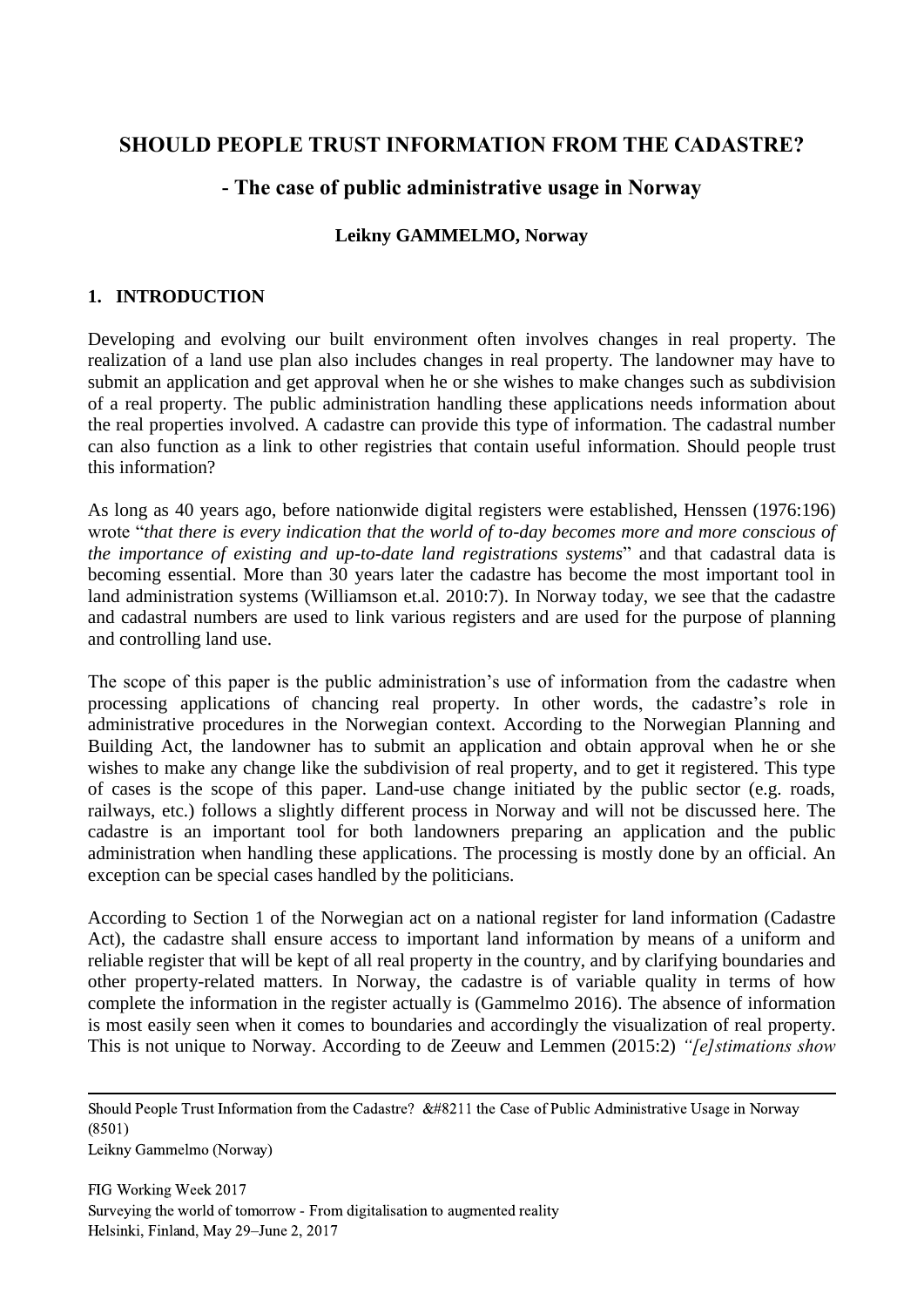*that about 70% of the people-land relationships are not documented*". This data, however, relates to developing countries; in the West, the registers are said to be complete. As we will see from the data presented in this paper there is a lot of information missing from the Norwegian cadastre. The questions asked in this paper are based on this insecurity: how well does the cadastre function as a source of information and tool for administrative procedures? If the cadastre is not reliable, how can the public administration use it? In addition, what are the consequences of faulty or missing information? Can we trust the cadastre?

Cases of changing real property can be complex and each case are unique. The process includes various parties such as the private parties involved and the public administration. A private party applies by submitting an application for subdivision, for instance, and the public administration processes the application. The private party may be a single landowner, two or more landowners together, a company or someone authorized to act on behalf of the landowner. The process may include parties with other property rights as well. The more complex and unique the issues are, the more uncertain the outcome is. According to North (1990), institutions such as rules and trustworthy information can reduce this uncertainty. The land administration system can provide relevant information. Therefore, by having an up-to-date system, uncertainty and transaction costs can be reduced. In Norway the land administration system includes the Land Register and the cadastre. Since the new Cadastre Act came into force in 2010 Norway has had one official cadastre available online, and it has become clear that there are many gaps in the information. This has been, and remains, a great concern within the profession and academic institutions.

Through a literature review, this paper aims to provide insight into the role of the cadastre. Therefore, the scope of the literature search for this paper covers cadastres, in general, and matters related to the Norwegian cadastre in particular. Chapter 3 will report the literature to provide an overview of the contents of a cadastre and define some of the terms as background information for the following chapters. Furthermore, it will outline the development of the Norwegian system and provide an overview of the institutional framework relevant to Norway. This is necessary because the roles of a cadastre will always depend on the jurisdiction. Chapter 4 will present the empirical data with a focus on the quality of the Norwegian cadastre and its use by the public administration. Then chapter 5 will analyse and discuss the benefits and challenges associated with using the information in the cadastre as an administrative tool. Chapter 6 will provide some concluding remarks concerning the situation in Norway.

## **2. METHOD AND DATA**

Using information from a study of real-life practice allows us to see if the literature and theory give a true picture of the actual situation. It also allows us to investigate if the intentions of the formal institutions correspond with practice. Information and data about current practice comes from my own research project and a questionnaire called "Delesak i praksis 2015". The research project focuses on the municipal administration, its role according to the Planning and Building Act and its practice when processing applications for changes of real property.

Should People Trust Information from the Cadastre?  $&\#8211$  the Case of Public Administrative Usage in Norway (8501)

Leikny Gammelmo (Norway)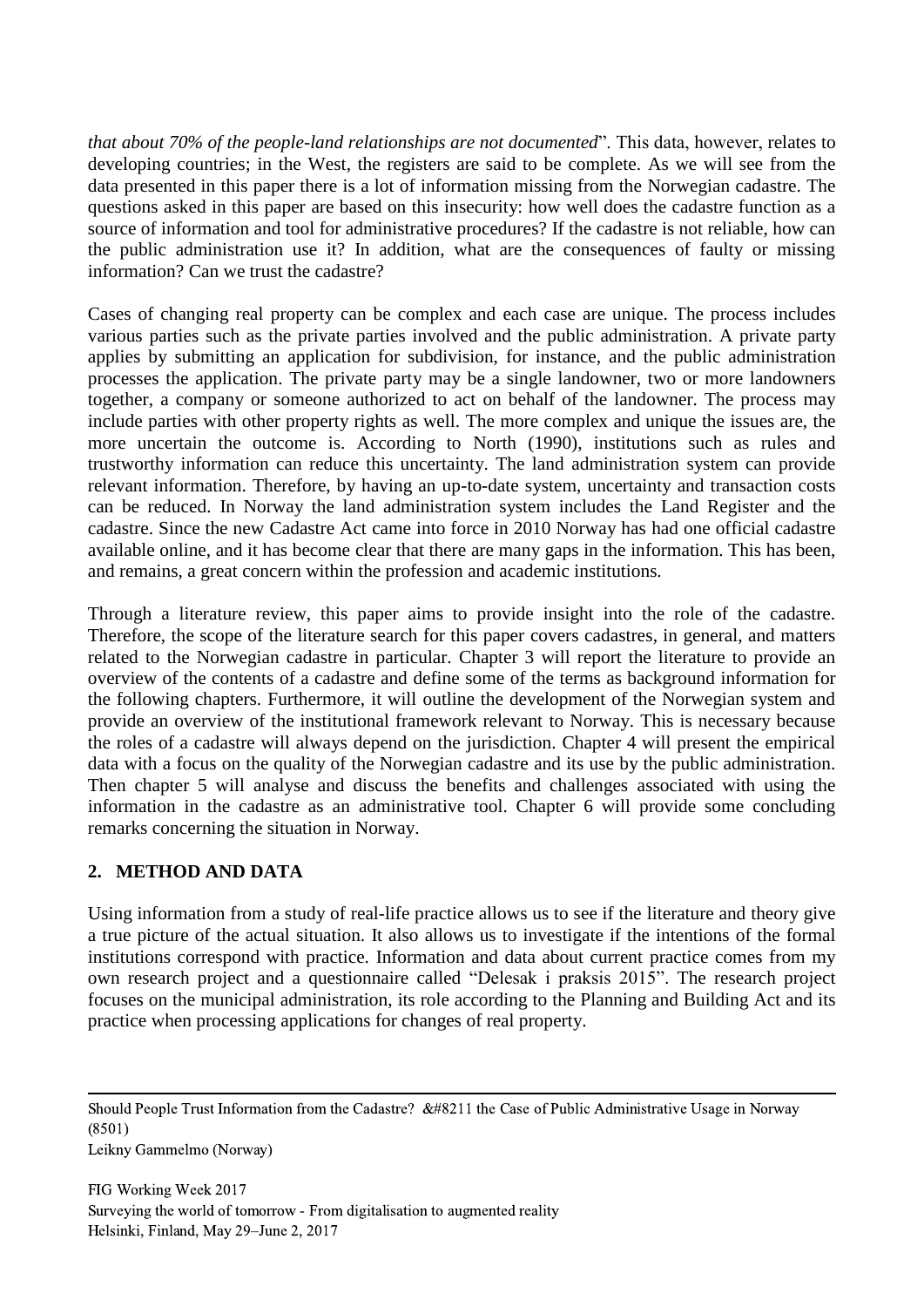The data was collected over a period from 1 December 2015 to 5 February 2016 using a questionnaire made in Questback software. Before sending out this questionnaire, a pre-survey was sent to all 428 municipalities in Norway, 408 of which answered that they handle these applications themselves. The municipalities that handle these applications then became the respondents. The questionnaire was sent to the public administration represented by one public functionary, hereafter called the official, in each of the 408 municipalities, by preference the person handling applications of changing real property. The questionnaire had a response rate of 58% of the 408 possible respondents. The respondents represent all of the counties in Norway and all sizes of municipalities measured by population. The response rate and diversity of the municipalities represented makes it possible to draw conclusions of a general nature. There is no reason to believe that the municipalities which did not answer are different from those which did. The questionnaire included a mix of closed and open-ended questions. For the data used in this paper the main open-ended question was: How well does the cadastre function as an administrative tool for you as an official when handling applications of changing real property? Data on the quality and completeness of the Norwegian cadastre comes from a local office of the Norwegian Mapping Authority located at Hamar. The data is a report from the cadastre stored in Excel format. It provides information at the municipal level. I have then organized the data.

## **3. THEORETICAL APPROACH**

#### **3.1 Land Register and Cadastre**

A land register is a public inventory used to record the existence of deeds or title documents, and a land information system is a system for acquiring, processing, storing and distributing information about land (FIG 1999). The function of a land registration system is to "*provide a safe and certain foundation for the acquisition, enjoyment and disposal of rights in land*" (UN 1996:11). Reading for instance North (1990, 2005), Arruñada (2012), and Sevatdal & Sky (2003) the main consequences of having a well-designed and up-to-date system is to lower transaction costs and provide security for both sellers and buyers in transactions involving real property. This is important for the economic development of a society.

Larsson (1991) points out that there is not always a clear distinction between the cadastre and the legal land registration system. They usually complement each other. "*Land registration puts in principle the accent on the relation subject-right, whereas cadastre puts the accent on the relation right-object*" (Henssen (1995), see also Hegstad (2003:51)). According to Williamson et al. (2010) a cadastre is normally a parcel-based and up-to-date land information system containing a record of interests in land (i.e. rights, restrictions, and responsibilities). It usually includes a geometric description of land parcels linked to other records describing the nature of the interests, the ownership or control of those interests, and often the value of the parcel and its improvements. It may be established for fiscal purposes, legal purposes, to assist in the management of land and land use, or to facilitate sustainable development and environmental protection. The cadastre is an official map showing the boundaries of land parcels, often buildings on the land, the cadastral number, and references to boundary markers. The cadastre may act as a key link to information

Should People Trust Information from the Cadastre?  $&\#8211$  the Case of Public Administrative Usage in Norway (8501)

Leikny Gammelmo (Norway)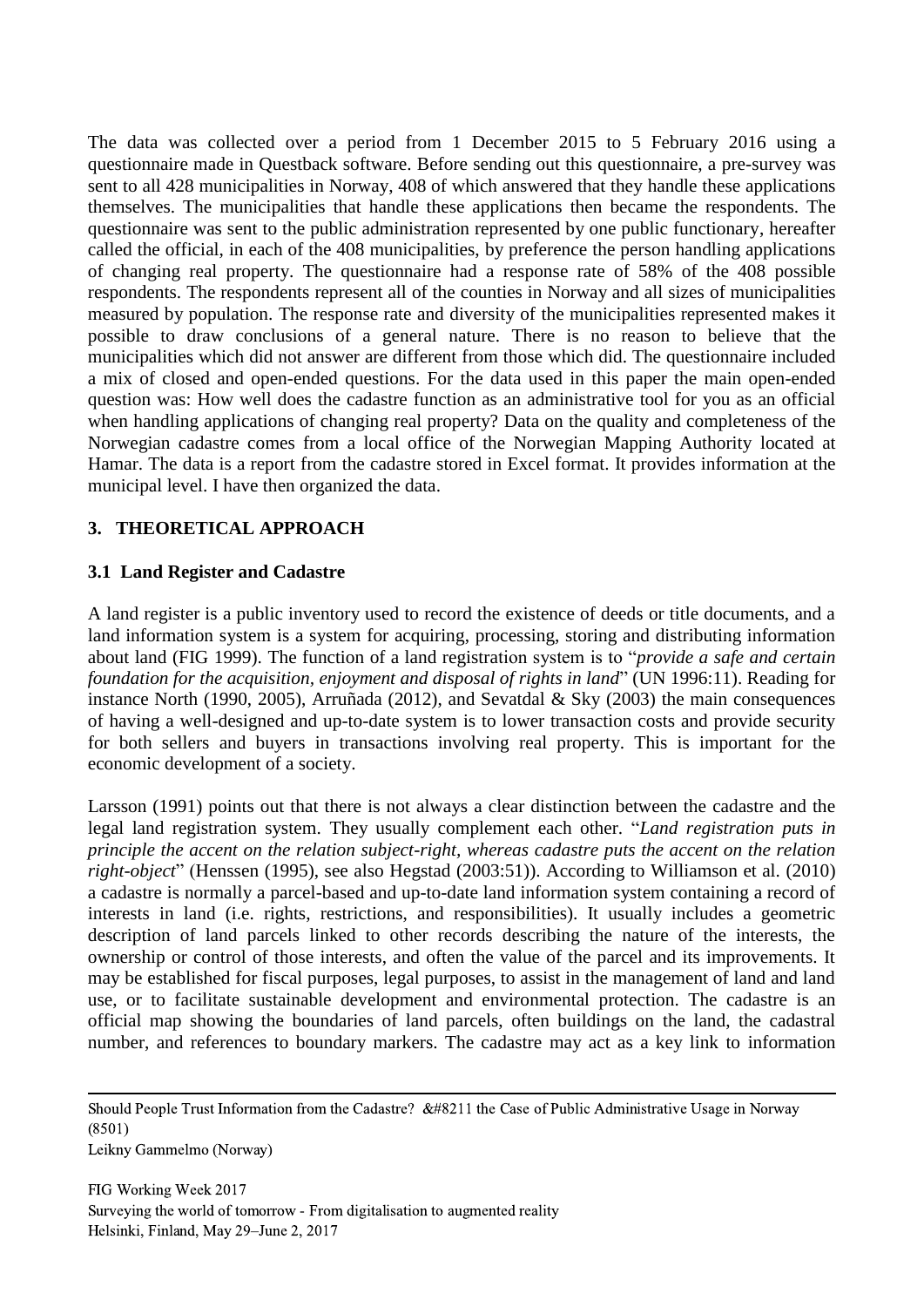from other registries (Hegstad 2014); it is a multipurpose register. Based on the above and articles that substantiate the importance and content of a land registration system (like Williamson et al. (2010), de Soto (2001), Davy (2012), and Bruce (1998)), figure 1 illustrates this role. The property rights are both inclusive and exclusive and they are included in the definition of real property. Following FIG (1999), UN (1996), and Williamson et al. (2010), this paper uses the term real property to refer to the land, the buildings and necessary rights for its legal use. The real property may include one or more parcels.

The cadastre should be a nationwide register that defines the existing location and dimensions of land parcels. The register should be a resource for both planning and administrative procedures concerning real property and building applications. It can also provide important information during transaction processes and for mortgage applications. In some jurisdictions, like those using the Torrens system, the cadastre is a mirror of the real world. "*As such, the Torrens system is said to enshrine the 'mirror principle' - the register effectively reflects all interests affecting the land*" (Wu 2008). In other countries, this mirror principle does not exist. This means that the actual situation do not have to be recorded in the cadastre. Zevenbergen (2002) divides cadastres into those with a positive or negative system. He describes them as follows: "*Under a positive system the registrar or his or her employer (usually the State) guarantees the titles that are registered. Whatever is in the registration is –by law– regarded correct. Damage caused by mistakes is settled (financially) by the State (or the registry). In a negative system there is no guarantee regarding the actual title. Only mistakes by keeping the registers are redeemed, not the (…) problems that might not appear from the deeds, but still exist*" (Zevenbergen 2002:63). In the case of the negative register, we lack guarantees of completeness.



**Figure 1:** The relationship between information in the two main registries: the Land Register and the Cadastre. The information is linked to the cadastral number registered with one or more parcels as the object. All the information taken together is the land registration system. (Source: Figure based on Henssen (1995), Hegstad (2003), and the Norwegian land registration system.)

#### **3.2 Norwegian approach**

Should People Trust Information from the Cadastre?  $&\#8211$  the Case of Public Administrative Usage in Norway (8501)

Leikny Gammelmo (Norway)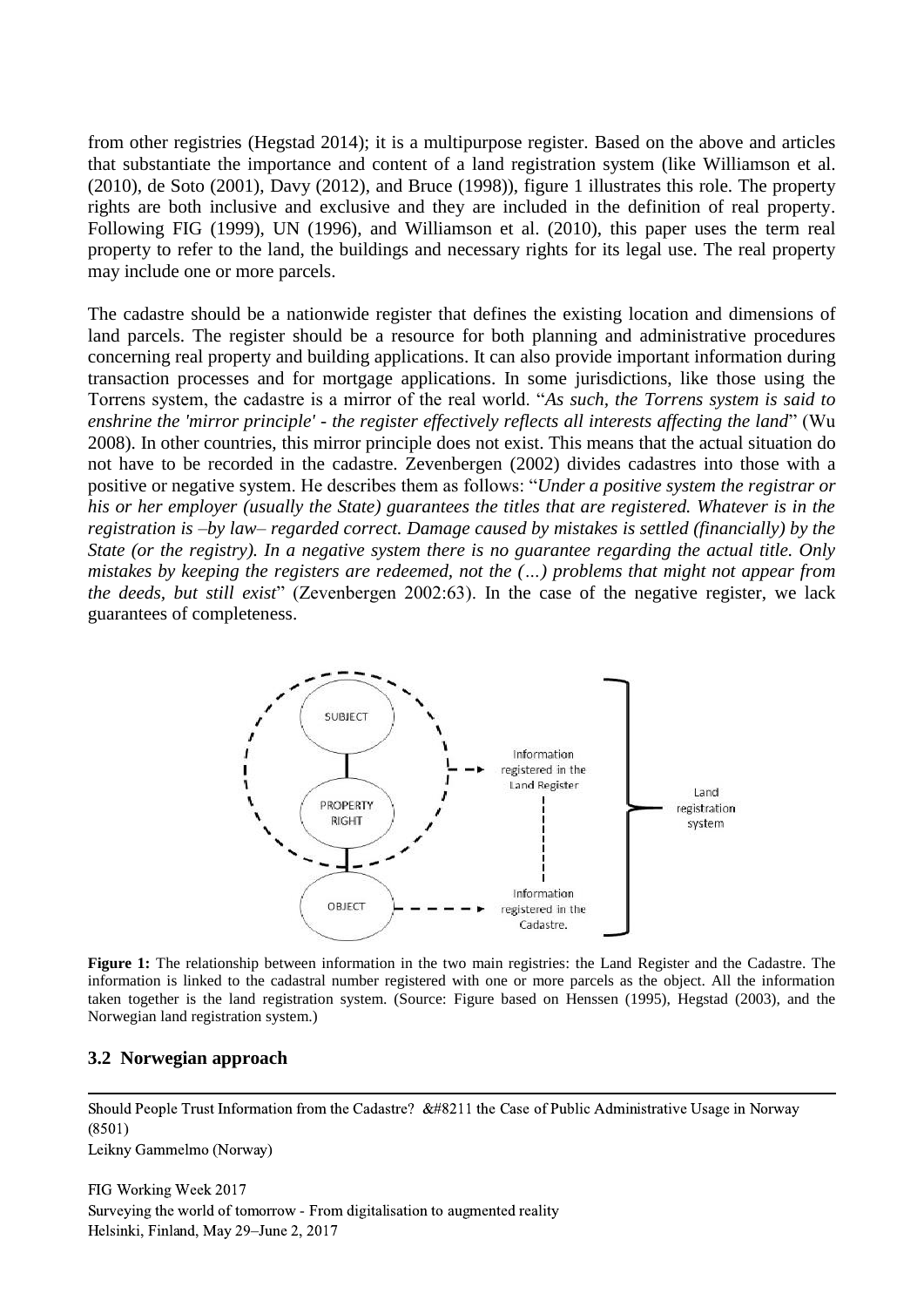The Norwegian cadastre is a result of many years of registering real property under various legislations. Today the cadastre is supposed to provide reliable information for the purpose of land administration. This was not its original role. The register started out as a way of allocating taxes. Consequently, the main focus was on the production value of the land and not on the physical extent and limits of the real property. The recording of the boundaries also reflects this. They have been established in various ways in line with the changing legislation and need for accuracy. The socalled birth year of the Norwegian cadastre is 1665 when the old cadastre was established, but it has its roots back to the Middle Ages (Hegstad 2003:150). The old cadastre was developed for the countryside and it paid little or no attention to the mapping of boundaries. This failure to define the location of parcels is perhaps the most important cause of problems in the Norwegian cadastre (Hegstad 2003:151). In the old system, a subdivision was a division of tax. Boundaries were described in words and to varying standards of quality, e.g. by measuring lengths by steps, using measuring tape, or using other local measures such as "*a long stone's throw to the north*". Boundaries could also be marked in a variety of ways. The old boundaries were often marked with boundary stones, and crosses in trees or rocks (Gammelmo 2016:10, NOU 1988:16).

While other European countries conducted cadastral surveying and mapping – for example Sweden and Finland (from 1600) and Denmark (from 1700) – Norway stopped in 1815 because of "*the miserable financial situation and resistance from the farmers*" (Mjøs 2016:36). First in the 1960s did nationwide registration of all real property larger than 0.5 ha  $(5,000 \text{ m}^2)$  start. The project was called Economic Mapping. The main reason for this project was the need for a basis for land-use planning (Leiknes et al. 2014). One of the people who carried out this work and described it is Haraldstad (2013). He explains that the mapping is of variable quality and did not necessarily involve the landowners or other right holders. The economic map series has been digitalized, and has increasing applications, but the original limitations have not been resolved. It is therefore important to understand how the maps were created in order to assess the quality of the content. This is particularly important in cases where the maps are used as evidence in disputes over property boundaries (Haraldstad 2013:255). It is also important in other cases like changing real property handled by the public administration.

Mjøs (2016:53) describes the development of the Norwegian cadastre by dividing it into two periods "*from the 1600s to 1960, and after 1960. (…) up to 1960, the cadastral system in rural areas was based on the old tax cadastre and it included no spatial representation of the property objects. Urban areas – cities and towns – had systems of their own, based on cadastral surveying and maps from late 1800s and onwards*". The city of Bergen had its own cadastre from the end of the  $17<sup>th</sup>$  century and Oslo had one from the early  $19<sup>th</sup>$  century (Mjøs and Leiknes 2007). Norway then introduced the economic mapping project in 1960 starting the "*modernization of the cadastral system, leading up to a land registration and cadastral reform beginning in 1980. With this reform, nationwide cadastral surveying and new multipurpose cadastre (…) were introduced*" (Mjøs 2016:53).

Should People Trust Information from the Cadastre?  $&\#8211$  the Case of Public Administrative Usage in Norway (8501)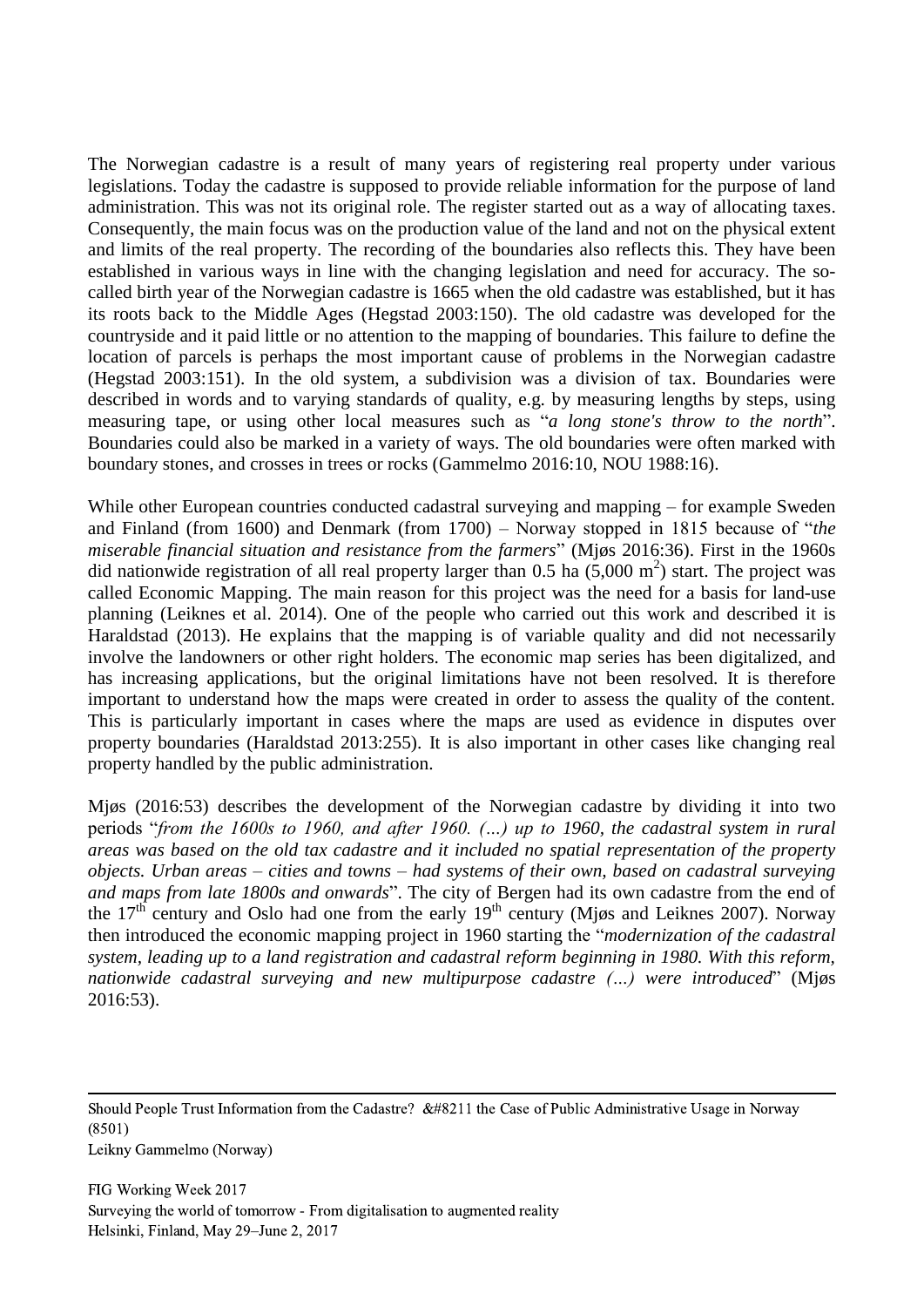Norway has had a number of different laws regulating property formation and the registration of properties and property boundaries. Not only historically but also to deal with differences between urban and rural areas. The Act from 1764, called "Skylddelings-forordningen", implemented a division for tax purposes, followed by a physical subdivision described in a document called a "skylddelingsdokument". This and later legislation like the Act of 1909 ("Skylddelingslova"), and the Building Act of 1924, did not apply to the country as a whole. Nationwide acts did not exist until the Building Act of 1965, followed by the Act regulating division of real property, land surveying and registration ("Delingsloven"), which came into force on 1 January 1980.

With the Act of 1980 came the obligation to register property boundaries, but it was limited to registration on the municipality's main map and a recommendation that the municipality should prepare a cadastre (KS 1988:12.2). The municipality had an obligation to describe property boundaries with the degree of accuracy the parties might need, which should be specified in the documentation (Bertelsen 1999:14). Unfortunately, it appears that procedures varied between municipalities, even after the introduction of uniform legislation. This may explain the differences in the documentation one would expect to find. In the period from 1980, there were two main registries containing information about real property: GAB, a register including cadastral number, addresses and buildings; and DEK, a digital property map, the cadastre map. These two were merged to create the official cadastre when the Cadastre Act entered into force on 1 January 2010.

Hence, today's cadastre is a mixture of boundaries from different periods, measured and registered under differing legislation and for different needs. According to the Cadastre Act, Section 3, letter a, the cadastre is the official national register of land information, including buildings, dwellings, and addresses. The Norwegian Mapping Authority is the central cadastral authority and the municipalities are the local cadastral authorities. The local cadastral authorities perform the cadastral registration and are responsible for carrying out cadastral surveying (Cadastre Act, Section 5a). The register is now open and possible for everyone to use, as stated in Section 29 of the Cadastre Act: *"[e]veryone shall have access to information about the cadastre. The central cadastral authority and municipalities shall ensure that information about the cadastre is available on request*". Together with this information Norway still has a system where it is possible to reach agreements about real property without registration. This makes it what Zevenbergen (2002) called a negative register. It does not necessarily reflect the real situation; it does not enshrine the mirror principle.

## **4. RESEARCH ON THE NORWEGAIN CADASTRE**

#### **4.1 The quality of the Norwegian cadastre**

As we saw in the previous section, the cadastre in Norway is a mix of old and new records registered under differing legislations. Nevertheless, Section 4 of the Cadastre Act states that the cadastre shall contain the necessary information for the planning, development, use, and protection of real property. Further, the cadastre shall show the boundaries of the cadastral parcels. The cadastre shall contain information about orders concerning the use of land or buildings on the

Leikny Gammelmo (Norway)

Should People Trust Information from the Cadastre?  $&\#8211$  the Case of Public Administrative Usage in Norway (8501)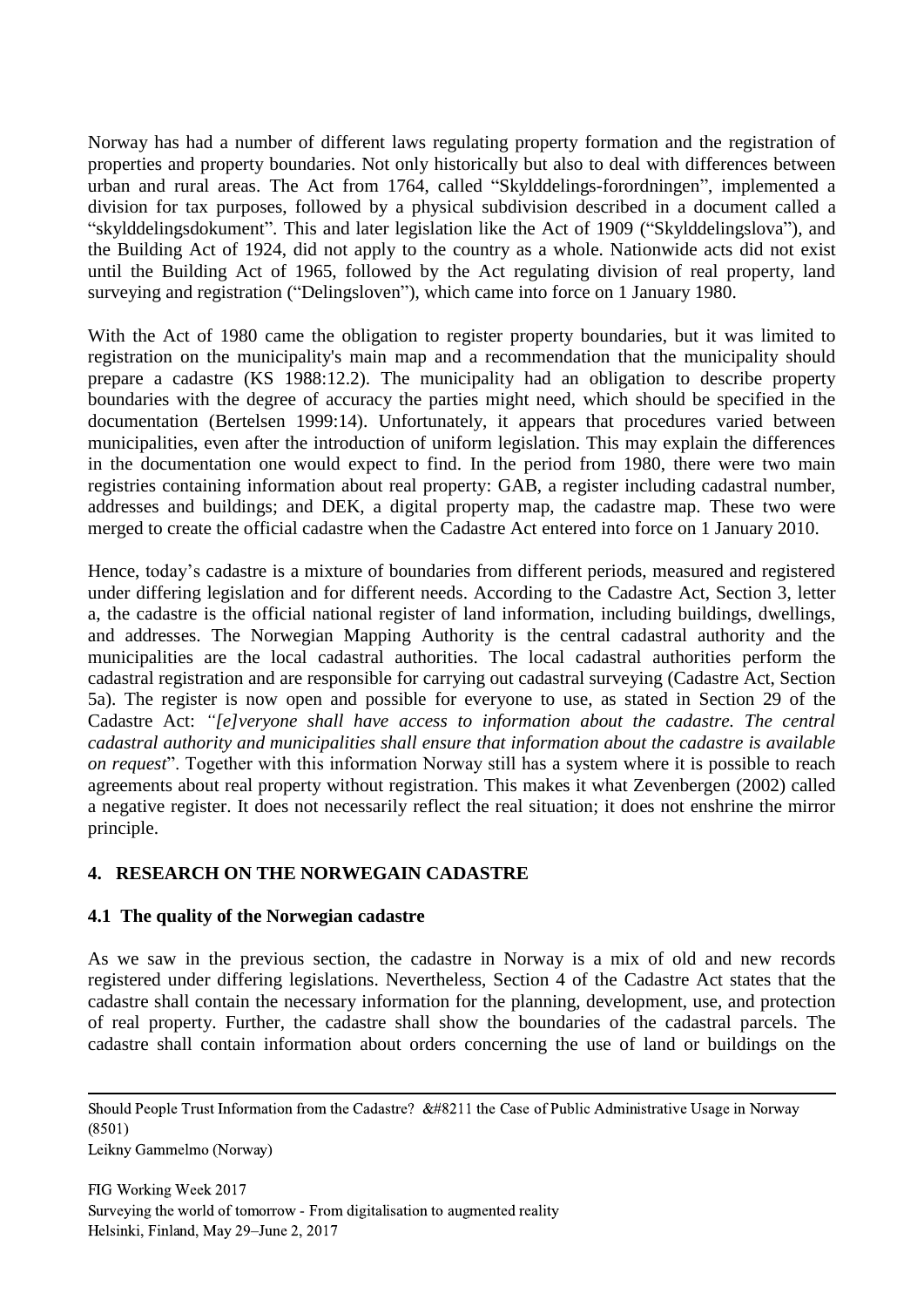cadastral parcel concerned. How trustworthy is this information? Is it possible to use the information in accordance with the intentions of the Cadastre Act (Section 1), which promises a uniform and reliable register?

Table 1 gives an idea of the quality of the cadastre measured by completeness. As shown in the table, most real properties can be found by searching for the cadastral number in the cadastre, but this tells us nothing about the quality of the boundaries. In 2016 there are seven municipalities where 15-30% of the cadastral numbers do not point to any parcel. This means that in 15-30% of your searches you will not be able to use the cadastral number to find the parcel(s) associated with the real property in the cadastre. If these properties do not have a building number or an address, they are referred to as "ghost properties" whose location can only be determined through deeper research.

**Table 1**: The completeness of the cadastre in Norway over the last three years. The completeness is measured by the percentage of cadastral numbers in the land register that also have a parcel in the cadastre. The accuracy of the boundary markers will differ and may be of poor quality.

| Percentage of | 70.00-84.99% | 85.00-89.99%                                                                                 | 90.00-94.99% | $95.00 - 100\%$ | N   |
|---------------|--------------|----------------------------------------------------------------------------------------------|--------------|-----------------|-----|
| completeness: |              |                                                                                              |              |                 |     |
| 2014          | 13           | 43                                                                                           | 103          | 269             | 428 |
| 2015          |              | 42                                                                                           | 105          | 272             | 428 |
| 2016          |              | 32                                                                                           | 111          | 278             | 428 |
|               |              | Source: Cadastre statistics from Hamar Mapping Office, see also Gammelmo (2016:29, table 2)  |              |                 |     |
|               |              | 1) Of the 428 municipalities, two scored 100% in 2014 and in 2015. In 2016, one scored 100%. |              |                 |     |

Table 2: Amount of cadastral numbers for "grunneiendom" (basic real property<sup>1</sup>) and leased land in Norway in 2016. The table gives an overview of the cadastral numbers that are missing the information needed to link them to a physical parcel or to established boundaries in the cadastre. Not all officially registered cadastral numbers in the land register have a physical parcel in the cadastre and some have parcels with fictitious boundaries, which means that they are marked with a circle or boundaries drawn by using water borders, roads or other natural borders.

|                                                       | WOLLER THREE COLWOLD, LOWED OI ORIGINAL LIWING COLWOLD. |         |
|-------------------------------------------------------|---------------------------------------------------------|---------|
| Total number of "grunneiendom"                        | 2,537,889 Total number of leased land <sup>2)</sup>     | 159.366 |
| Cadastral number without parcel(s)                    | $72,089$   Leased land without parcel(s)                | 15.942  |
| Cadastral number with fictitious boundaries           | 99,304   Leased land with fictitious boundaries         | 32,757  |
| Percentage without registered parcel(s)               | 3% Percentage without registered parcel(s)              | 10%     |
| Percentage with fictitious boundaries                 | 4%   Percentage with fictitious boundaries              | 21%     |
| Source: Cadastra statistics from Hamar Manning Office |                                                         |         |

Source: Cadastre statistics from Hamar Mapping Office.

1) There are also 3D parcels (460), condominiums (492,287), farm commons (436), other properties which can be other types of objects and rights that were assigned a cadastral number under earlier regulations (2,871), and leased land (see right column and footnote 2) that are not included in this table.

2) Leased land can also be defined as a "punktfeste", which refers to leased land without boundaries only marked with a coordinate and a circle in the cadastre (54,602). "Punktfeste" is not included in this table.

Table 2 gives further insight in the quality of the information. It shows that 4% of all real properties called "grunneiendom" (which is the most common type) and 21% of those that are leased have fictitious boundaries. This means that they may be marked as a circle or with boundaries generated by using natural barriers, such as a body of water, without knowing if that is correct. Nearly 16,000 units of leased land or 10% are without any parcel(s).

## **4.2 The public administration**

Should People Trust Information from the Cadastre?  $&\#8211$  the Case of Public Administrative Usage in Norway (8501)

Leikny Gammelmo (Norway)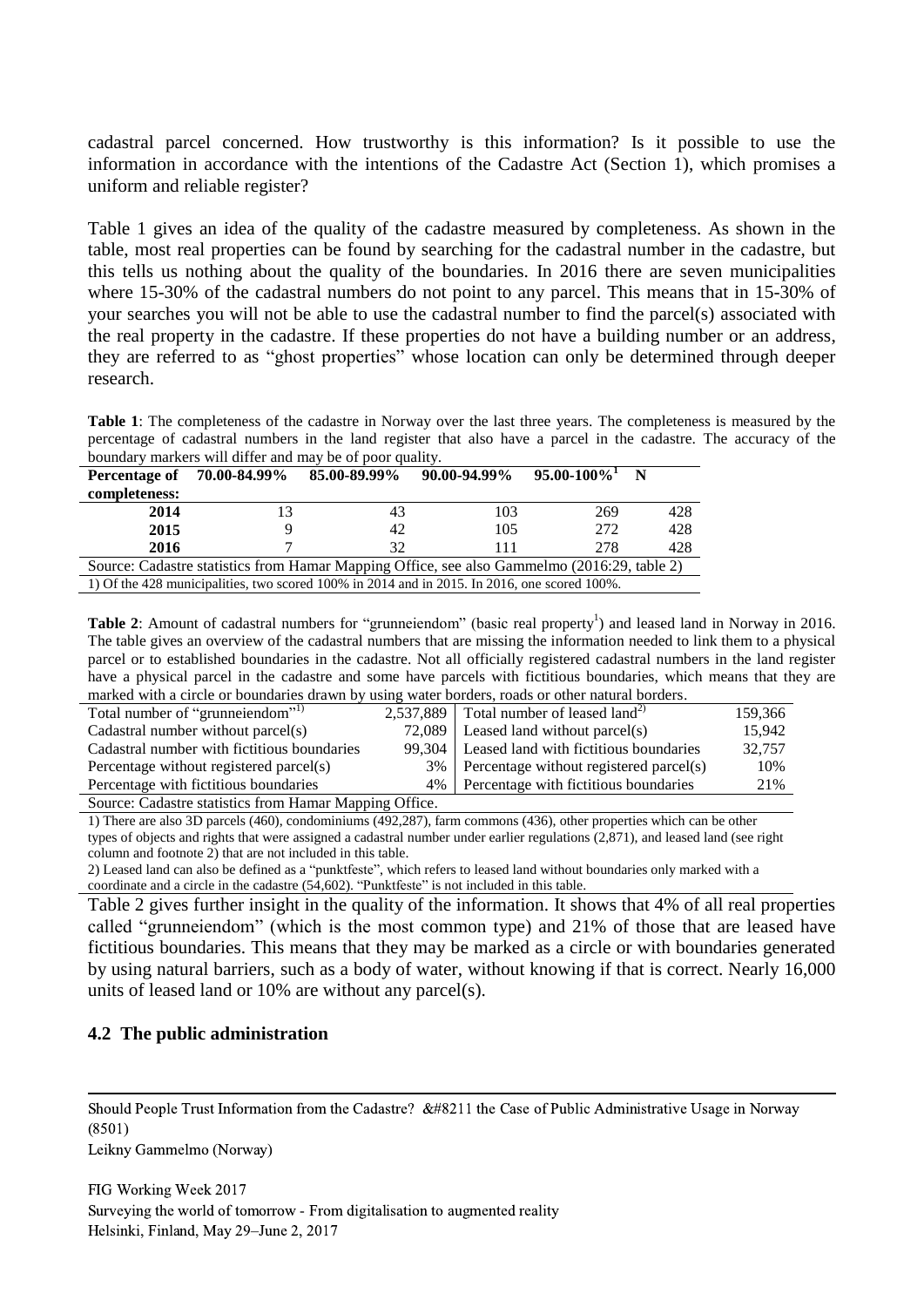The authority empowered to approve an application for changing real property in Norway is the municipality. The municipality can delegate authority to the public administration (often the planning and building authority), which then makes the administrative decision on the application. The process of subdivision of real property in Norway is "*rather strictly regulated; such operations, both the subdivision as such, and the new boundaries need approval from proper authorities. The actual operation; surveying, documentation, demarcation and so on, have to follow certain procedures and standards, and are (normally) performed by the surveying section of the municipal administration*" (Sevatdal 1999:265). Today official approval is still needed for e.g. subdivision (Planning and Building Act Section 20-2). In order to get the new cadastral number and register the property in the cadastre and land register a cadastral survey must be performed (Cadastre Act Section 6), which involves clarifying and describing the boundaries of, and rights to, land, and providing the necessary documentation for cadastral recording (Cadastre Act Section 33).

Most applications for changing real property are handled by the public administration. They not only prepare the cases and approve or reject them, they also help the parties during the process of submitting an application. Table 3 shows that the respondents normally have informal or formal meetings with the parties. Out of 237 respondents, 90.7% say that providing guidance to the parties is part of their work. This means that the public administration may be involved in the majority of the process. In this context, the work of the public administration can be of great importance, by helping to overcome various social traps and dilemmas, and as a bridge-builder. This is not unique to Norway. The description of the public administration as a bridge-builder seems in line with advice on best practice. The UN (2010:139) says that "*the public administration can build bridges between two worlds: between the formal and the informal, between statutory and customary, between professionals and the community, between formal cadastre and the real situation on the ground*". By getting close (but not too close) to the parties, the official can build trust and in a conflict he or she might be able to find the core of the conflict and help solve it. Table 4 shows that the respondents quite often guide the parties on the need to clarify existing boundaries and servitudes. Furthermore, over 66% of the respondents say that they often or always help with filling in the application form.

| <b>Table 3:</b> Frequency of meetings according to type of meeting before landowners apply for changing real property. |
|------------------------------------------------------------------------------------------------------------------------|
| Landowners can have informal or formal contact or meetings with the public administration. The table shows how often   |
| this type of contact is used. In Norway, the Planning and Building Act, Section 21.1 regulates the formal meetings     |
| called preliminary conferences. Informal contact is often by phone, or the landowner may visit the official without    |
| necessarily making an appointment in advance.                                                                          |

| <b>Type of meeting</b>                        | <b>Never</b> | Seldom | <b>Sometimes</b> | <b>Often</b> | <b>Always</b> | Don't know |     |
|-----------------------------------------------|--------------|--------|------------------|--------------|---------------|------------|-----|
| Informal                                      | $0.4\%$      | 3.8%   | 24.6%            | 66.9%        | 3.8%          | $0.4\%$    | 236 |
| Formal                                        | 8.9%         | 38.7%  | 36.2%            | 15.3%        | $0.4\%$       | $0.4\%$    | 235 |
| Source: Own survey ("Delesak i praksis 2015") |              |        |                  |              |               |            |     |

**Table 4**: Frequency of given topics in formal and informal meetings between the official and landowner(s). The topics are especially relevant for the cases of changing real property.

| Subject on which guidance is provided                  | <b>Never</b> | Seldom | <b>Sometimes</b> | <b>Often</b> | Always | Don't know |     |
|--------------------------------------------------------|--------------|--------|------------------|--------------|--------|------------|-----|
| Need to clarify existing boundaries                    | 3.0%         | 17.7%  | 35.8%            | 34.1%        | 7.3%   | 2.2%       | 232 |
| Need to clarify existing servitudes                    | 6.9%         | 26.6%  | 35.6%            | 23.2%        | 6.0%   | $1.7\%$    | 233 |
| Need to clarify future servitudes <sup>1)</sup>        | 2.1%         | 9.0%   | 23.6%            | 40.8%        | 22.7%  | 17%        | 233 |
| Need for approval from other authorities <sup>2)</sup> | $0.4\%$      | 2.6%   | 29.4%            | 38.7%        | 27.2%  | 1.7%       | 235 |
|                                                        |              |        |                  |              |        |            |     |

Should People Trust Information from the Cadastre?  $&\#8211$  the Case of Public Administrative Usage in Norway (8501)

Leikny Gammelmo (Norway)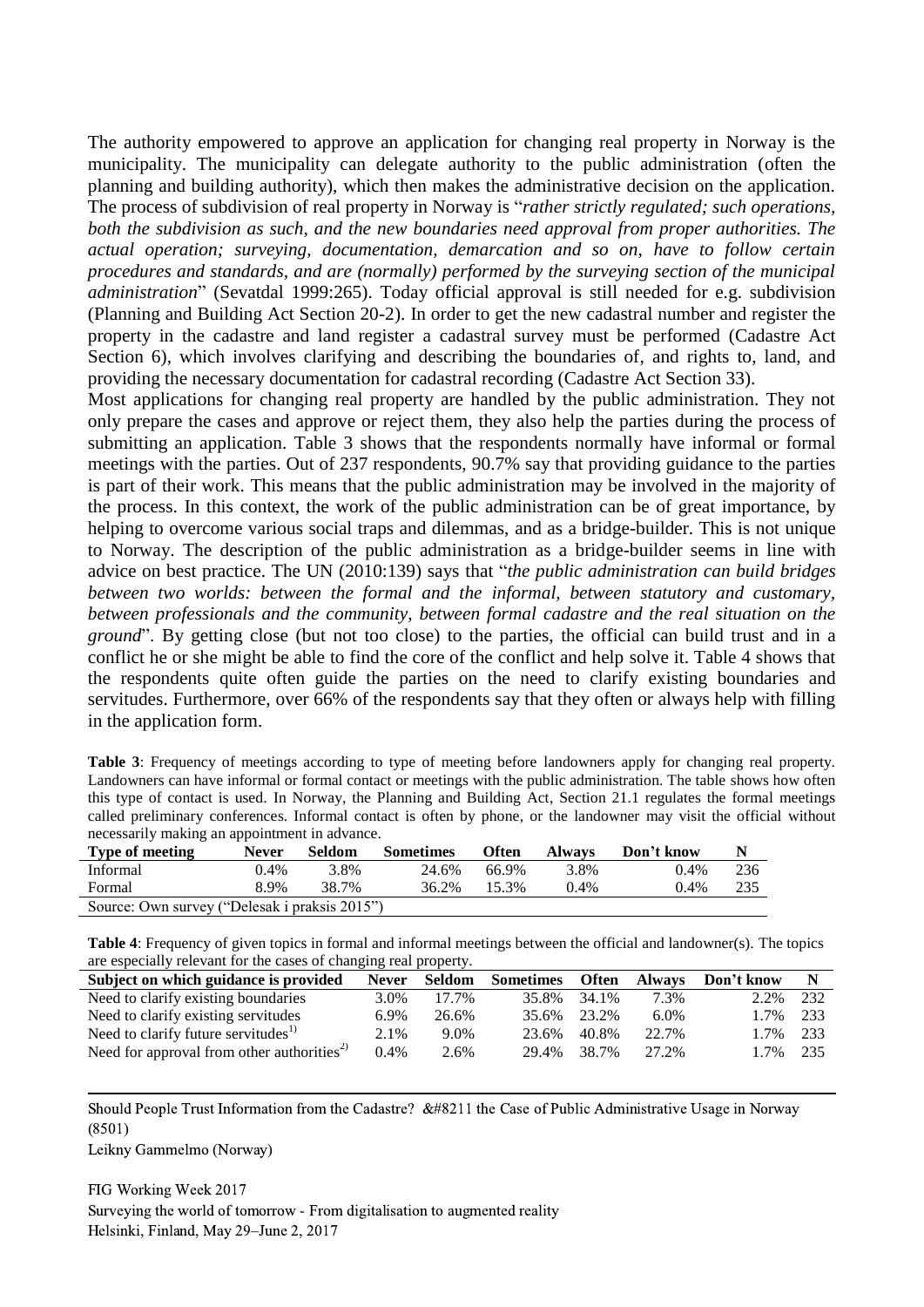| Help with filling in the application form                                                         | $0.9\%$ | 6.8%  | 23.9% 54.7% | 12.8% | $0.9\%$ 2.34 |  |
|---------------------------------------------------------------------------------------------------|---------|-------|-------------|-------|--------------|--|
| Costs of administrative procedures                                                                | 1.7%    | 6.8%  | 20.5% 45.7% | 23.5% | 1.7% 2.34    |  |
| Costs of land surveying                                                                           | 5.1%    | 11.9% | 22.1% 41.3% | 17.4% | 2.1% 235     |  |
| Source: Own survey ("Delesak i praksis 2015")                                                     |         |       |             |       |              |  |
| 1) Computed as like need access weten supply and drains occupied by the Dlapping and Duilding act |         |       |             |       |              |  |

1) Servitudes like road access, water supply and drains governed by the Planning and Building act

2) Approval pursuant to other legislation than the Planning and Building act

#### **4.3 The role of the cadastre in administrative procedures**

The creation of new real property and its registration in the cadastre requires an advance permit pursuant to Section 20-2 and 20-1, first paragraph, letter m of the Planning and Building Act. Furthermore, property may only be created when it is clear which cadastral number and parcel the new parcel will be partitioned from or created on. Alternatively it may be created with parts from several cadastral parcels with different title holders if the conditions for merging the parts are met (Cadastre Act, Section 10). This information should be available in the cadastre and the cadastre should therefore be a sufficient information source for the public administration. According to Section 30 of the Cadastre Act, cadastral data may be provided for uses related to public planning, administrative procedures and administration.

Table 5 shows how often the public administration uses information from the cadastre in its administrative procedures when handling cases concerning changing real property. The table shows the percentage of the different responses sorted by size of municipality. Most of the respondents chose the options "often" and "always". This corresponds with the numbers for the country as a whole, which was 61.5% always, and 31.2% often. This shows that the information in the cadastre is, as expected, frequently used. A closer inspection of the two categories "never" and "seldom" reveals that just one respondent answered never. This respondent belongs to a municipality with 2,000-4,999 inhabitants and said in the open-ended question that the data is transferred to a webbased map. Therefore, this respondent most likely uses data from the cadastre as well. Three respondents answered "seldom". They are from three different counties, and one from each of the three middle sizes of municipalities (2,000-4,999, 5,000-19,999, and 20,000-49,999). They stated that the software does not work well, the cadastre is missing some information, and one answered that this is used by other departments so the respondent does not have experience with it.

| are distributed by size of municipality measured by population $(N=231)$ . |              |               |                  |       |               |            |    |
|----------------------------------------------------------------------------|--------------|---------------|------------------|-------|---------------|------------|----|
| <b>Population</b>                                                          | <b>Never</b> | <b>Seldom</b> | <b>Sometimes</b> | Often | <b>Always</b> | Don't know | N  |
| <b>Below 2.000</b>                                                         | $0.0\%$      | $0.0\%$       | 11.9%            | 38.1% | 50.0%         | 0.0%       | 42 |
| 2,000-4.999                                                                | .5%          | .5%           | 3.0%             | 30.3% | 63.6%         | 0.0%       | 66 |
| 5.000-19.999                                                               | $0.0\%$      | $.2\%$        | 4.8%             | 28.6% | 65.5%         | 0.0%       | 84 |
| 20,000-49,999                                                              | $0.0\%$      | 3.4%          | 3.4%             | 37.9% | 51.7%         | 3.4%       | 29 |

50,000 or more 0.0% 0.0% 0.0% 10.0% 90.0% 0.0% 10

**Table 5**: Officials' use of information from the cadastre when processing a case of changing real property. The answers are distributed by size of municipality measured by population (N=231).

It is also possible for the public administration to inform the parties in advance that the boundaries might be of poor quality and that it may be worth performing a survey (see Table 4 on clarifying existing boundaries). This can be done in a meeting between the landowner and the public

Should People Trust Information from the Cadastre?  $&\#8211$  the Case of Public Administrative Usage in Norway (8501)

Leikny Gammelmo (Norway)

Source: Own survey ("Delesak i praksis 2015")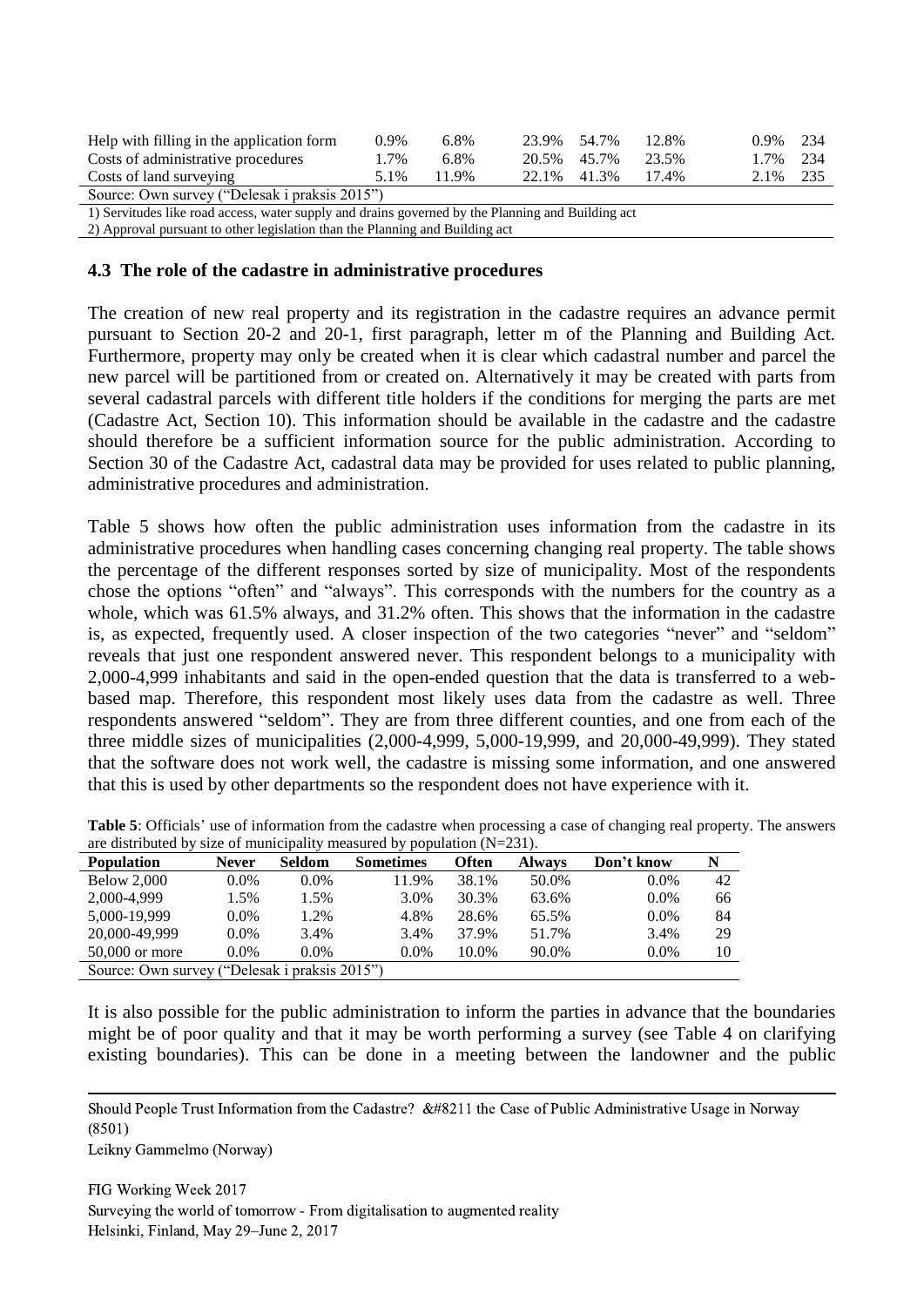administration before an application is submitted. This preliminary conference is regulated by the Planning and Building Act, Section 21.1. In response to this question, 35.8% of respondents answered that they sometimes inform about this, while 34.1% answered that they often do.

The information from the cadastre primarily consists of boundaries and land ownership, including ownership of the real properties that are subject to change and to the neighbouring parcels (the properties that will be involved in a land survey). The cadastre also provides access to information about other rights in land. For example, officials can see if the real property is part of a land consolidation process. As well seeing property boundaries, they can also find information about the property's size, location, buildings, addresses, and if there have been earlier subdivisions or amalgamations. The respondents indicated that the cadastre was their most important source of this type of information. Moreover, as shown in table 5, they use it in nearly all administrative procedures concerning changes in real property.

Most of the respondents highlighted the importance of the cadastre and stated that it is an important and useful tool. However, they also said that it has to be used wisely. As one of them stated: when the boundaries are correct it is a good tool. Another respondent said the cadastre is the most important tool they have. In addition, they are aware of the potential inaccuracy of boundaries. Nevertheless, the cadastre provides a starting point for discussion and land surveys. A third respondent stated that it is a good tool, but there are a lot of inaccurate boundaries and incorrect cadastral numbers. This corresponds with the statistic in table 1. Nearly one third of Norwegian municipalities are uncertain about the location of 5% or more of real properties. This also ties in with the large number of boundary disputes that are brought before the Norwegian land consolidation court. According to an annual report from the Courts of Norway, cases concerning boundary determination (pursuant to the Land Consolidation Act, Section 1-4, letter c) represent about 60% of cases (DA 2015:19).

#### **4.4 Example**

When a landowner sells real property in Norway, the real estate agent uses information provided by the municipality, often through a web resource called Ambita Infoland. The information about boundaries in this resource often comes from the cadastre. Other sources can be old documentation describing the boundaries that the municipality provides together with the rest of the information. This example involves two real properties. The first one has the cadastral number 33/1 and was established before the formal institutions were in place. Information about boundaries may be very uncertain and depend on information about the surrounding cadastral parcels and newer real properties subdivided from 33/1. Cadastral number 33/12 was partitioned from 33/1 in August 1931, as described in a document dealing with the division of tax (so-called "skylddeling"). In this specific case, the landowner of 33/12 was dead, so there were no one to verify the boundaries, and the real estate agent did not recommend requesting a land survey. Therefore, 33/12 was sold as a unit consisting of four parcels; two large and two smaller ones (figure 2).

Should People Trust Information from the Cadastre?  $&\#8211$  the Case of Public Administrative Usage in Norway (8501)

Leikny Gammelmo (Norway)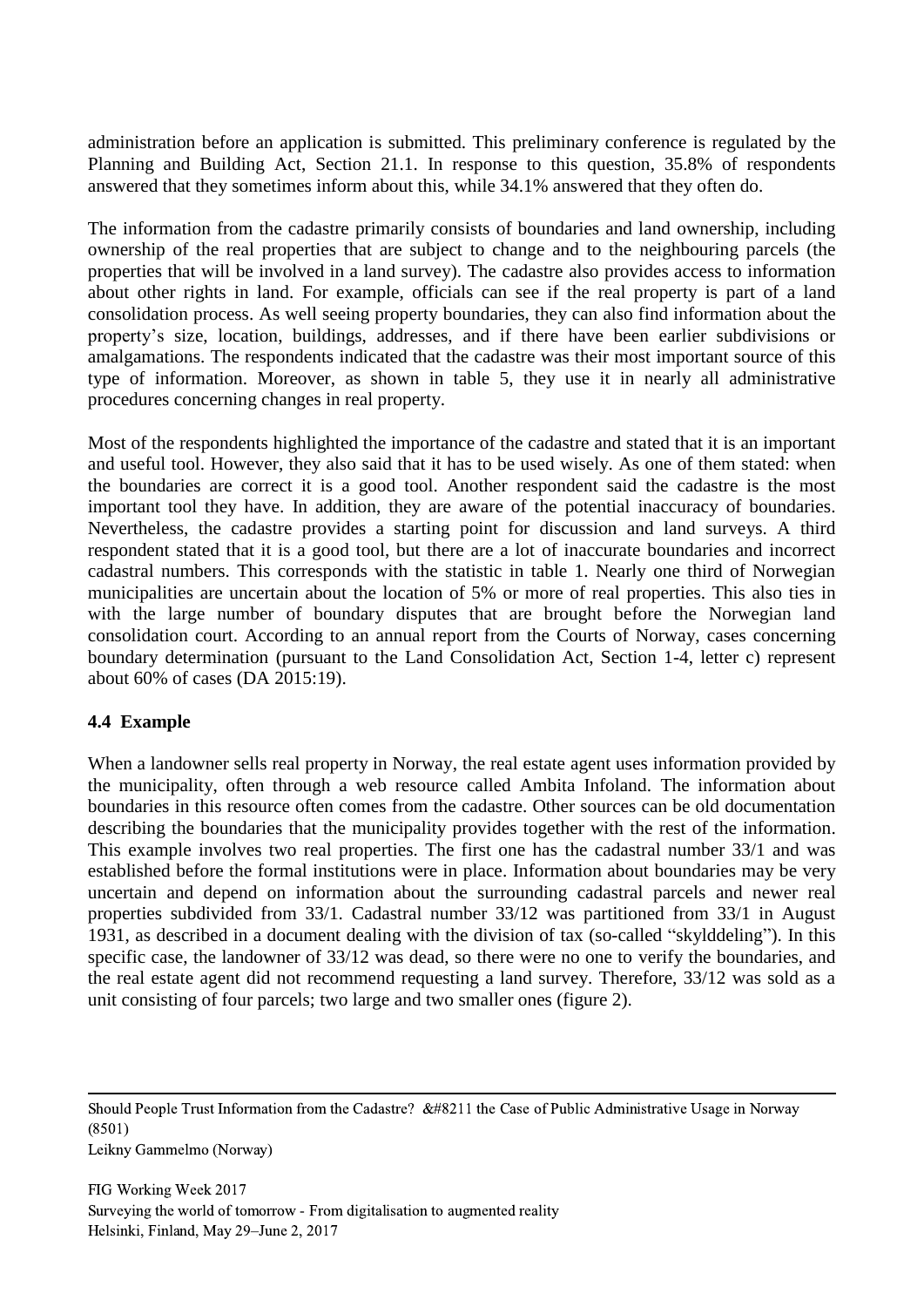When the new landowner wanted to cut down some of his forest, the owner of a neighbouring property, 33/1, objected. According to the owner of 33/1, the forest was his property. It took an almost 3-year-long dispute to clarify the situation, after which adjusted property boundaries were recorded in the cadastre. The parties came to an agreement and the registrar in the municipality could register the situation in accordance with Section 26 of the Cadastre Act.



**Figure 2:** The situation shown in the cadastre when the real property 33/12 was sold. In the information from the cadastre, 33/12 had four parcels marked as areas number 1 and 2 in the figure. Area number 1 is one parcel and number 2 contains of one large and two small parcels. (Source: Case 13/01409 in Gran municipality).

This example is relevant to the discussion of the role of the cadastre in at least two ways. First, the description of, or information about, the object you are selling, and buying, must be clear. Therefore, when the information in the cadastre is incorrect, you do not get the necessary information, which can lead to a subsequent dispute. The second way is more subtle. If the landowner and public administration trust the information in the cadastre, it is possible that applications of chancing real property, like a subdivision of 33/12's parcel of forest into two parcels, will be approved by the public administration. In the worst-case scenario it can go through the whole process and even be sold without the actual landowner being involved. A third perspective may be the lack of interest in boundaries demonstrated by the real estate agent, who did not do any further investigation. The same can be said of the buyer. When it comes to boundaries, it

Should People Trust Information from the Cadastre?  $&\#8211$  the Case of Public Administrative Usage in Norway (8501) Leikny Gammelmo (Norway)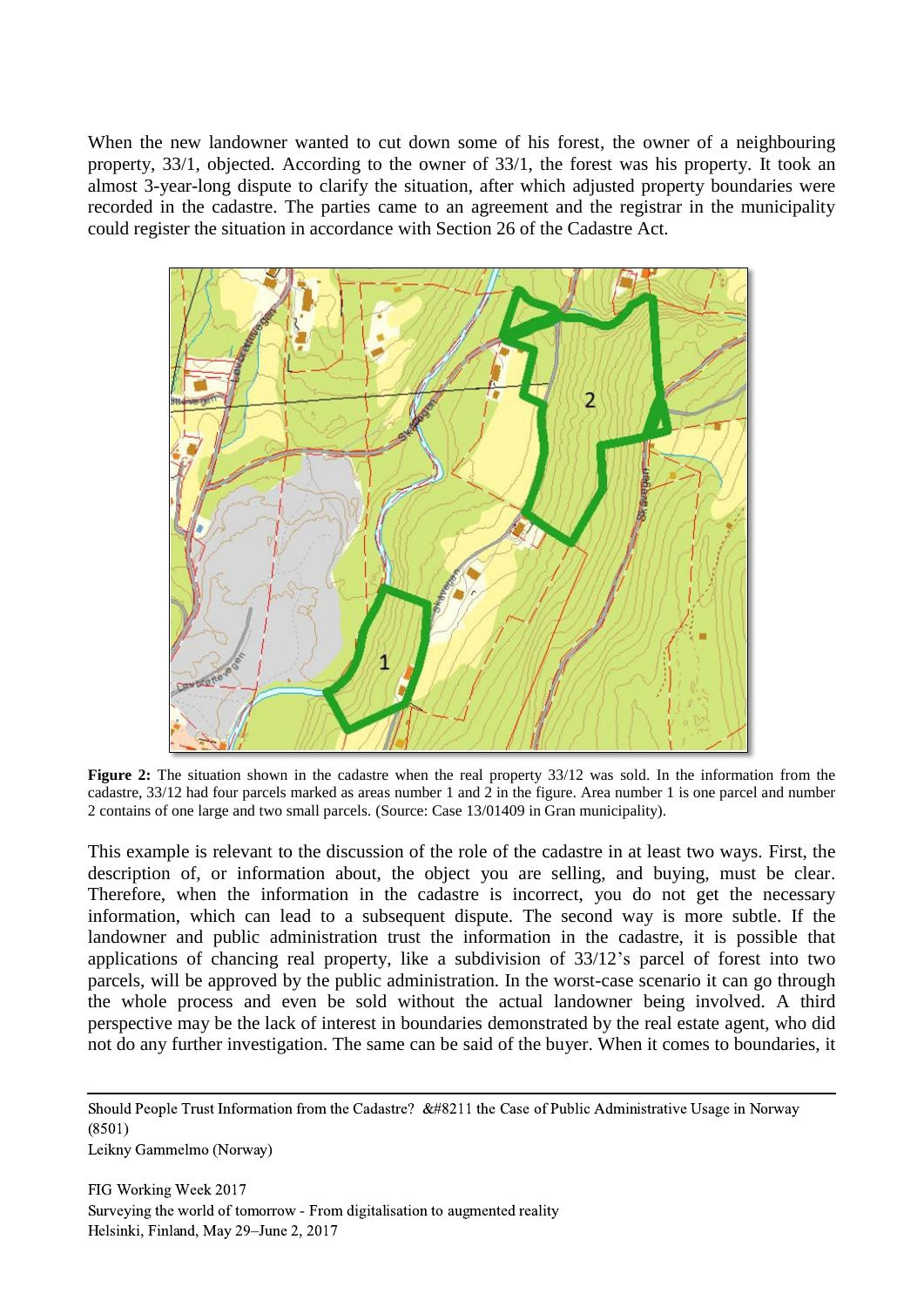seems that potential buyers do not pay much attention to their accuracy. Buying real property is probably the most expensive investment people do, and one would expect them to have an interest in knowing what they are buying. The potential consequences of not knowing seem to be poorly communicated in Norway.

## **5. DISCUSSION**

As we have seen, the cadastre can provide information necessary for handling changes in real property. It is also an important register for obtaining other information since it can act as a link between the land register and other parts of the land administration system. The development of a cadastre and a land registration system is closely related to the history, geography, legislation, and other characteristics of the country in question. The cadastre may be a mirror of the real situation; a positive register where the parties can trust the information provided. On the other hand, the register may be negative, with differences between the situation in real life and the information in the register. A cadastre that does not provide complete information about the real situation can still be useful. If the parties are aware of the weaknesses, if the quality of the boundaries is marked and documentation is easy to find, then it is possible to inform possible users about the strengths and weaknesses of the cadastre.

My study of the cadastre in Norway indicates that it is a negative register with missing information. Nevertheless, the Norwegian Ministry of Local Government and Modernization says that the property information in the cadastre is important basic information in all land management, which includes changes in real property and planning. In reality, this means that the implementation of a plan might be impossible if the private parties do not want to bear the cost of resolving the situation. It also means that decisions made by the public administration may be based on inaccurate information. Analysing the Norwegian cadastre, its history and the public administration's procedures today shows that there are more than one pitfall: the accuracy of the boundaries, the location of parcels, and lack of cadastral parcels. This makes it necessary for the official to use time and resources on finding information in other registers like old paper-based archives.

In the example of the sale of the real property 33/12, the lack of information in the cadastre, and failure to investigate by the parties, resulted in a conflict. This is an example of impersonal exchange. According to Arruñada (2012) a cadastre should provide benefits for impersonal exchange. The first one is that it is possible to get information from the register about the object without knowing the seller (landowner). Another important benefit is reduced transaction costs. However, as previously shown, the information in the cadastre was wrong. Therefore, in this case, trusting the cadastre resulted in higher transaction costs. This is the opposite of what Sevatdal (2002:77) suggests: "*one of the main justifications for land registration is precisely to ease transactions by reducing transaction costs*". However, for the cadastre to reduce the transaction cost, the register must be trustworthy.

To analyse the role of the cadastre, the institutional analysis and development (IAD) framework, introduced by Ostrom (2005, 2011), is useful. Seeing the role of the cadastre in a wider perspective

Should People Trust Information from the Cadastre?  $&\#8211$  the Case of Public Administrative Usage in Norway (8501)

Leikny Gammelmo (Norway)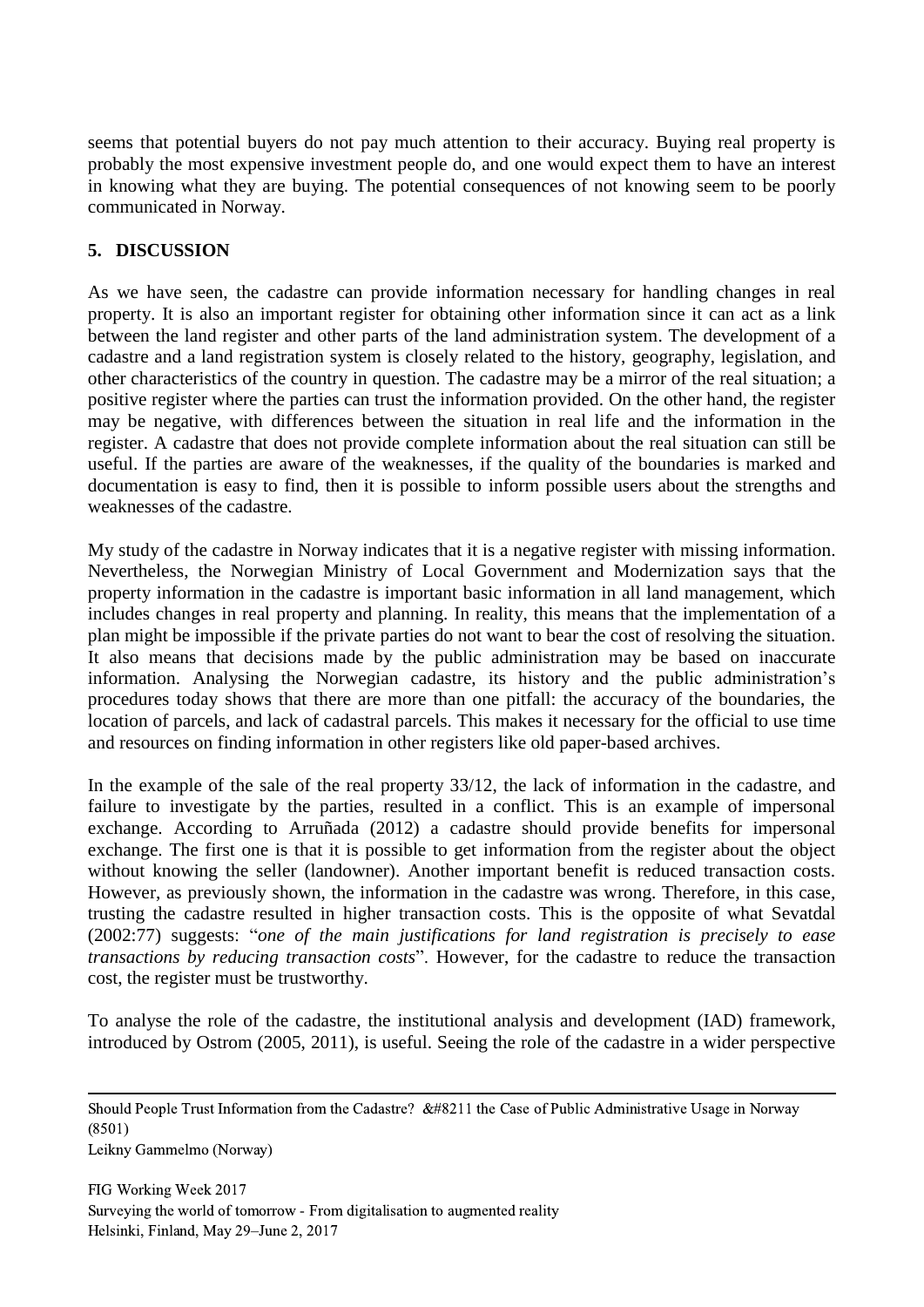there are exogenous variables like (1) the real world, division of the country into rural and urban areas (biophysical conditions); (2) the people living in the country, education level, culture (attributes of community); and (3) legislation, norms and local custom (rules), affecting the development of the cadastre. Countries with a long history of cadastral surveys and registration, with legislation focusing on the quality of the information and the need for the cadastre, should be able to use the cadastre as an important and reliable source of information and administrative tool. These factors affect how trustworthy the cadastre can be. Applying the action situation in the IAD framework, which is the social spaces where individuals interact (Ostrom 2011:11), to the situation of processing an application for subdivision and the connection to the cadastre, we can produce the analysis shown in figure 3. In this case, the participants are the official, landowner and other parties with rights in land. The landowner can choose to provide more information about the actual situation of their real property when submitting an application. The official can choose to use the cadastre as the "one-and-only" source of information or use other sources as well. The outcome depends on the totality and accuracy of the information. Lack of information in the cadastre can make the outcome unpredictable, and it can weaken people's confidence in the system. If the official knows the background and quality of the cadastre, he or she will be more able to choose the appropriate action.

# Action situation: public administration use of cadastre



**Figure 3:** The public administration's use of the cadastre when handling applications for the subdivision of real property. (Source: Analysis based on the IAD framework by Ostrom (2005:33, 2011:10))

## **6. FINAL REMARKS CONSERNING THE SITUATION IN NORWAY**

Based on the intention behind the cadastre, it should be possible to use the cadastre as an administrative tool. Unfortunately, today using cadastre as a starting point may result in administrative errors. Some respondents to the questionnaire noted that the cadastre must be used with caution and that information must be obtained from other sources as well. Norway has not reached the goal of creating a uniform and reliable cadastre. Landowners, officials, real estate agencies, among others, should also seek information elsewhere.

Should People Trust Information from the Cadastre?  $&\#8211$  the Case of Public Administrative Usage in Norway (8501)

Leikny Gammelmo (Norway)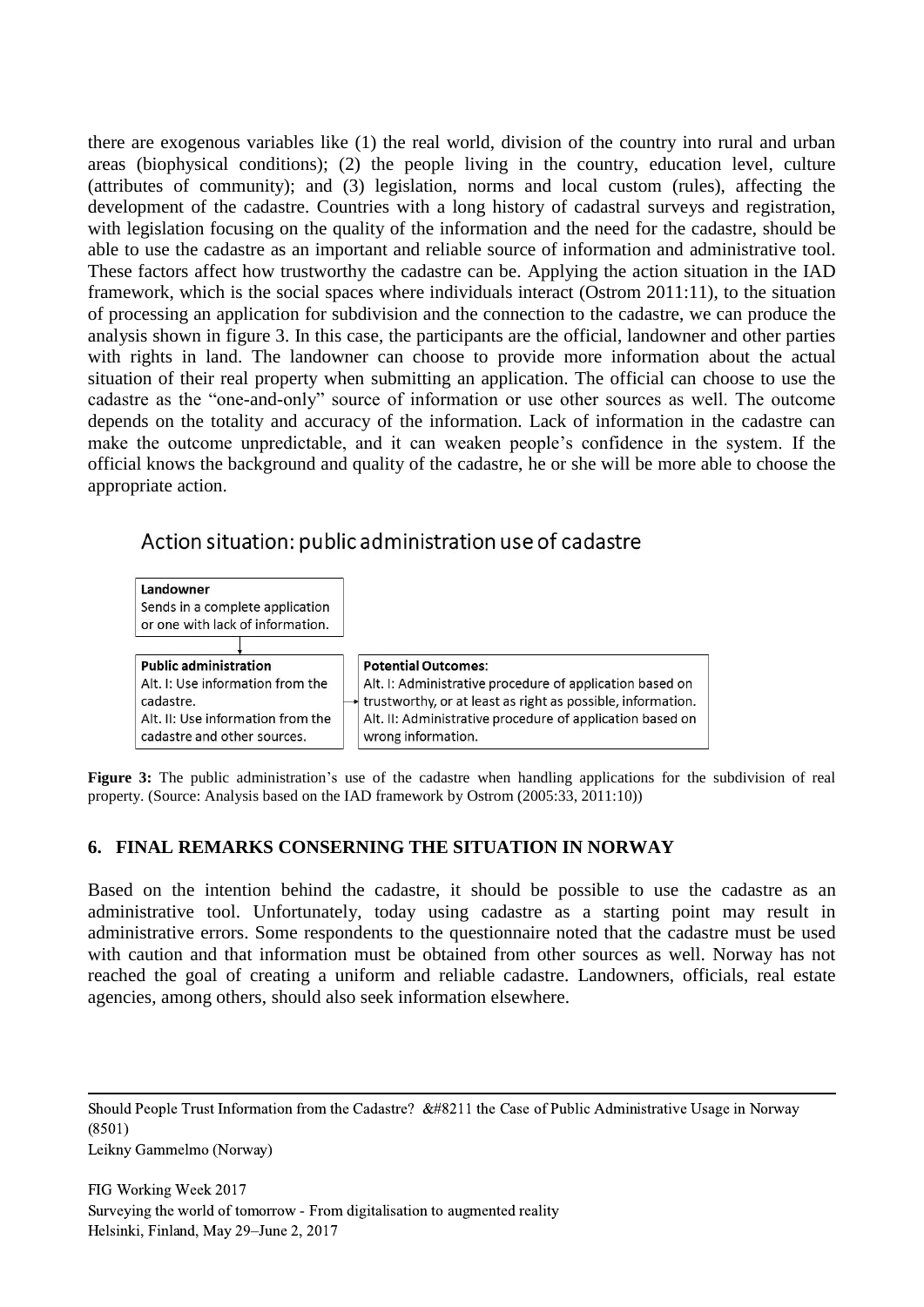In many cases it will be necessary to survey the existing situation before proceeding, which could be one way of bringing the cadastre up to date. To introduce Section 7 in the Cadastre Act, which requires clear boundaries before registration of a transfer of title, may be another part of the solution. That will give a clear description of, or information about, the object you are selling, and buying. Introducing qualification requirements and having enough people to handle land surveys and the registration process is another part of the solution, and will be important in the future. By using resources to spread awareness of the weaknesses as well as the strengths of the cadastre, it is possible to make it a useful tool.

For now, we must pay attention to the history of what is in the cadastre and the fact that in Norway the cadastre does not fully reflect the real situation; it is a negative register with missing information. For the public administration, the cadastre provides a useful starting point for their administrative procedures. The empirical studies of how the public administration uses the cadastre show that they are aware of its weaknesses. One conclusion is that using the cadastre has great potential. The intention of the Cadastre Act is excellent. However, in Norway, we are not there yet and people cannot fully trust information from the cadastre.

### **AKNOWLEDGMENTS**

I would like to thank my supervisors Per Kåre Sky and Einar Hegstad for supporting me in the process of writing this paper and giving me valuable inputs to help me stay on track with my topic of inquiry. Erling Berge and Leiv Bjarte Mjøs for comments, literature suggestions, and most of all valuable discussions concerning the Norwegian cadastre. The local office of the Norwegian Mapping Authority located at Hamar for providing valuable data.

#### **REFERENCES**

- Arruñada, B. 2012 "Institutional foundations of impersonal exchange: theory and policy of contractual registries. Chicago: The University of Chicago Press.
- Bertelsen, B. 1999 "Kartforretning etter delingsloven" Det juridiske fakultets skriftserie nr. 77. Bergen: Det juridiske fakultet, University of Bergen.
- Bruce, J. W. 1998 "Review of tenure terminology" Tenure Brief No. 1 July 1998:1-8.
- Cadastre Act 2010 "Act on a national register for land information" Available at <https://www.regjeringen.no/en/dokumenter/cadastre-act/id455530/> [3 Aug. 2016]
- Davy, B. 2012. "Land Policy Planning and the Spatial Consequences of Property." Ashgate Publishing Limited.
- de Soto, H. 2001 "The mystery of capital: why capitalism triumphs in the West and fails everywhere else" London: Black Swan.
- de Zeeuw, K., and C. Lemmen 2015 "Securing land rights for the world" FIG 2015.
- DA (Domstol Administrasjonen) 2015 "The courts of Norway annual report of 2015" Available at http://aarsmelding.domstol.no/data/2015/aarsmelding.pdf: Domstol Administrasjonen.
- FIG 1999. The Bathurst Declaration on Land Administration for Sustainable Development In FIG Publication No. 21: International Federation of Surveyors (FIG).

Should People Trust Information from the Cadastre?  $&\#8211$  the Case of Public Administrative Usage in Norway (8501)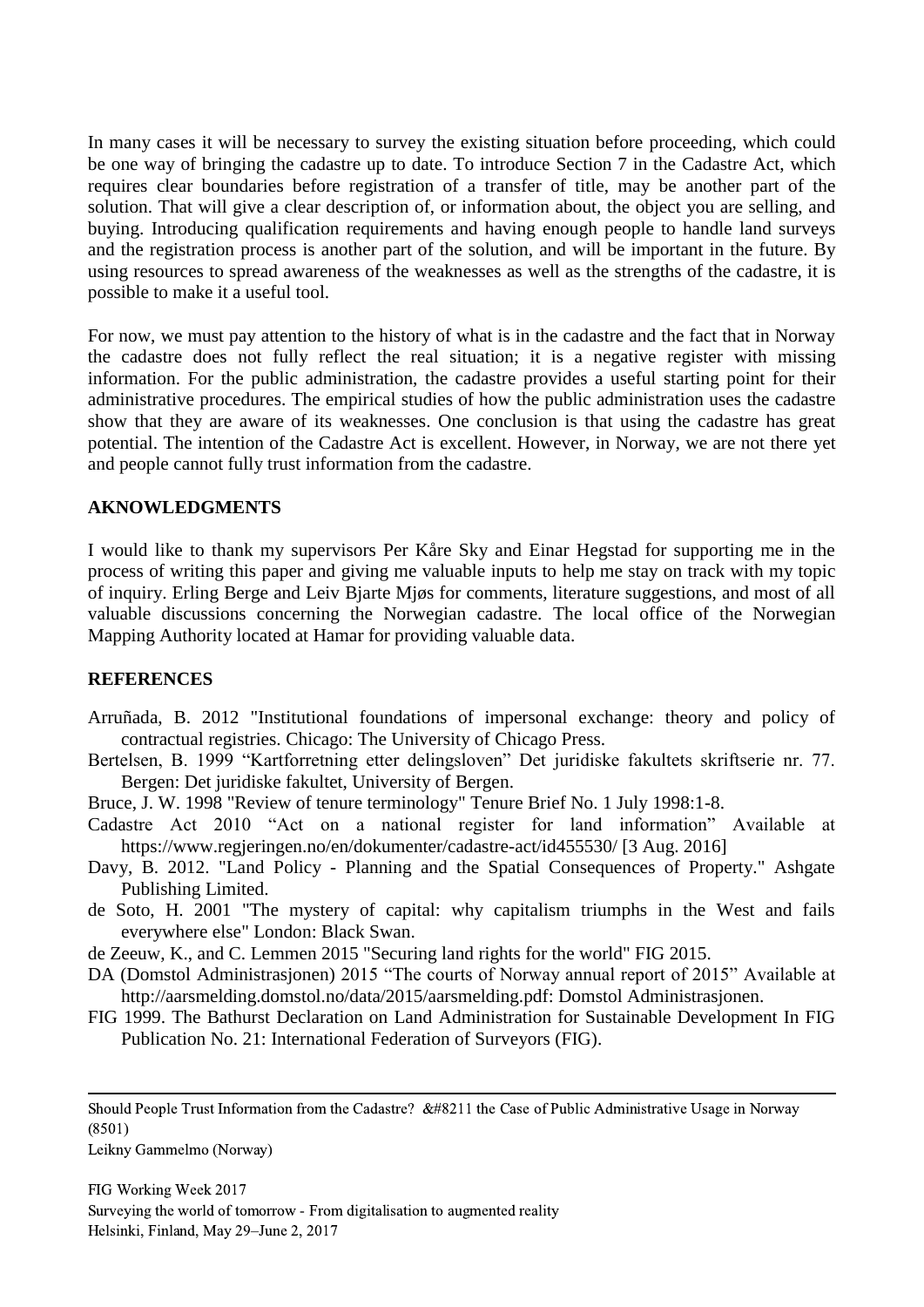- Gammelmo, L. 2016 "Handbook on how to add and adjust property boundaries in the cadastre" 2 ed. Gran municipality. Available at [http://www.gran.kommune.no/Gran](http://www.gran.kommune.no/Gran-kommune/tjenester/Bygge-og-bo/Oppmaling/)[kommune/tjenester/Bygge-og-bo/Oppmaling/](http://www.gran.kommune.no/Gran-kommune/tjenester/Bygge-og-bo/Oppmaling/)
- Haraldstad, H. S. 2013 "Økonomisk kartverk og eiendomsgrenser. Noen erfaringer som jordskiftedommer og tidligere inventør" Kart og Plan 73 (4-2013):255-263.
- Hegstad, E. 2003. "Om eiendomsregistrering: med hovedvekt på norske forhold." 2003:2 Doctor scientiarum, Department of Landscape Architecture and Spatial Planning, Norwegian University of Life Sciences.
- Hegstad, E. 2014 "Eiendomsregistrering, offentlige registre og statistikk" In Arealadministrasjon, edited by A. E. Røsnes, 116-140. Oslo: Universitetsforlaget.
- Henssen, J. I. G. 1976 "Real estate registration and cadasters" Kart og Plan 68 (4-1976):185-197.
- Henssen, J. 1995 "Basic Principles of the Main Cadastral Systems in the World" Commission 7, Cadastre and Rural Land Management, of the International Federation of Surveyors (FIG), Delft, Netherlands.
- KS 1988 "Kommunal oppmåling: håndbok til delingsloven av 23. juni 1978, med endringer av 5. juni 1981" Edited by Kommunenes Sentralforbund. 3 ed. Oslo: Kommuneforlaget.
- Land Consolidation Act 2016 English version published in Bierva, Ø. J., F. Holth, M. Reiten, P. K. Sky, and I. Aasen 2016 "Jordskifteloven. Kommentarutgave" Universitetsforlaget, Oslo.
- Larsson, G. 1991 "Land registration and cadastral systems: tools for land information and management." Harlow, New York: Longman Scientific & Technical.
- Leiknes, A., L. B. Mjøs, A. E. Røsnes, and H. Sevatdal. 2014 "Uavhengig kompetanse og pålitelig informasjon i eigedomsregistrering." In Arealadministrasjon, edited by A. E. Røsnes, 261-285. Oslo: Universitetsforlaget.
- Mjøs, L. B. 2016 "Cadastral development in Norway" Doctor Philosophiae, Vol. 2016:01, Department of Landscape Architecture and Spatial Planning, Norwegian University of Life Sciences.
- Mjøs, L. B., and A. Leiknes. 2007 "Eigedomsmåling og eigedomskart" In Areal og eiendomsrett, edited by Ø. Ravna, 658-682. Oslo: Universitetsforlaget.
- North, D. C. 1990 "Institutions, Institutional Change and Economic Performance" Cambridge University Press.
- NOU 1988 "NOU 1988:16 Eigedomsgrenser og administrative grenser" Edited by Ministry of Justice and Public Security, Oslo.
- Ostrom, E. 2005 "Understanding Institutional Diversity" Princeton University Press.
- Ostrom, E. 2011 "Background on the Institutional Analysis and Development Framework" Policy Studies Journal Vol. 39, No. 1:7-27.
- Planning and Building Act 2008 "Act relating to Planning and the Processing of Building Applications" Available at: [www.regjeringen.no/en/dokumenter/planning-building](http://www.regjeringen.no/en/dokumenter/planning-building-act/id570450/)[act/id570450/](http://www.regjeringen.no/en/dokumenter/planning-building-act/id570450/) [4 Aug. 2016]
- Sevatdal, H. 1999 "Real Estate Planning; An Applied Academic Subject." Kart og Plan 59 (3- 1999):258-266.
- Sevatdal, H. 2002 "Land administration and Land management: an Institutional Approach." Kart og Plan 62 (2-2002):72-80.

Should People Trust Information from the Cadastre?  $&\#8211$  the Case of Public Administrative Usage in Norway (8501)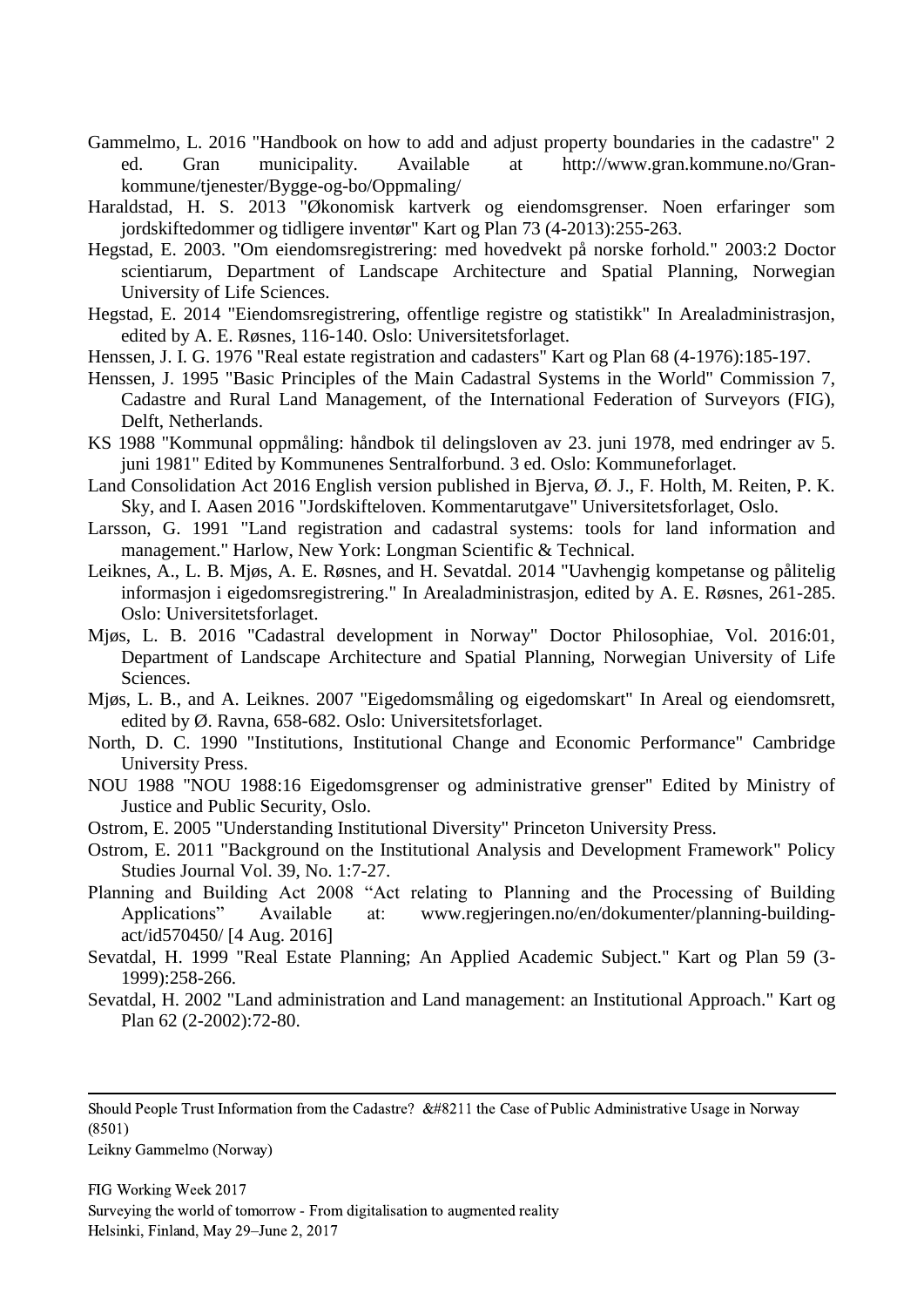- Sevatdal, H. and P. K. Sky. 2003 "Eigedomsteori: innføring i samfunnsvitskapleg teoritilfang for utøving av eigedomsfag" Vol. 1/2003. Department of Landscape Architecture and Spatial Planning, Norwegian University of Life Sciences.
- UN 1996 "Land Administration Guidelines With Special Reference to Countries in Transition." In United Nations Publication. Economic Commission for Europe, Geneve: United Nations.
- UN 2010 "Count me in Surveying for tenure security and urban land management" Nairobi, Kenya: United Nations Human Settlements Programme (UN-HABITAT).
- Williamson, I. P., S. Enemark, J. Wallace, and A. Rajabifard. 2010 "Land administration for sustainable development" Redlands, Calif.: ESRI Press Academic.
- Wu, T. H. 2008 "Beyond the Torrens Mirror: A Framework of the in Personam Exception to Indefeasibility" Melbourne University Law Review Vol. 32, No. 2, August 2008:26.
- Zevenbergen, J. 2002 "Systems of Land Registration Aspects and Effects" Graad van doctor, NCG, Nederlandse Commissie voor Geodesie, Netherlands Geodetic Commission, De Technische Universiteit Delft (Publications on Geodesy 51).

### **BIOGRAPHICAL NOTES**

Main education:

1996/2002: University of Oslo, ex. phil. (1996), condominium and housing law (2002)

1997-1999: Bergen University College, land survey and land consolidation

1999-2002: Norwegian University of Life Sciences, land management and law

Work:

2002-2004: Tinn municipality, land surveyor.

2005-2008: Gran municipality, handling building applications, including condominium.

2008-2014: Gran municipality, handling applications concerning changes of real property including condominium, and responsibility for the cadastre registration and land survey.

2014-today: Norwegian University of Life Sciences, PhD student.

Norwegian Organization for Chartered Surveyors (Tekna Samfunnsutviklerne):

2009-2013: Member of board: vice president.

2011-today: Deputy ombudsman from Norway in the Nordic cooperation.

2011-today: Fagsjef.

Guest editor in "Kart og Plan" number 4-2012, 3-2015 and 3-2016.

Publications:

Aadland, B. and L. Gammelmo (2012) "Report on guidelines for Code of conduct for land surveyors. Land survey – a proud and diverse profession." Kart og Plan 72 (2-2012):142-145 (Norwegian language).

Gammelmo, L. (2014) "Cadastral project in Gran Municipality. How to add and adjust property boundaries in the cadastre." Kart og Plan 74 (2-2014):87-93 (Norwegian language).

Gammelmo, L., L. B. Mjøs, and A. Leiknes (2015) "From land consolidation to social development. With tradition and innovation we create the future!" Kart og Plan 75 (1-2015):96-103 (Norwegian language).

Should People Trust Information from the Cadastre?  $&\#8211$  the Case of Public Administrative Usage in Norway (8501)